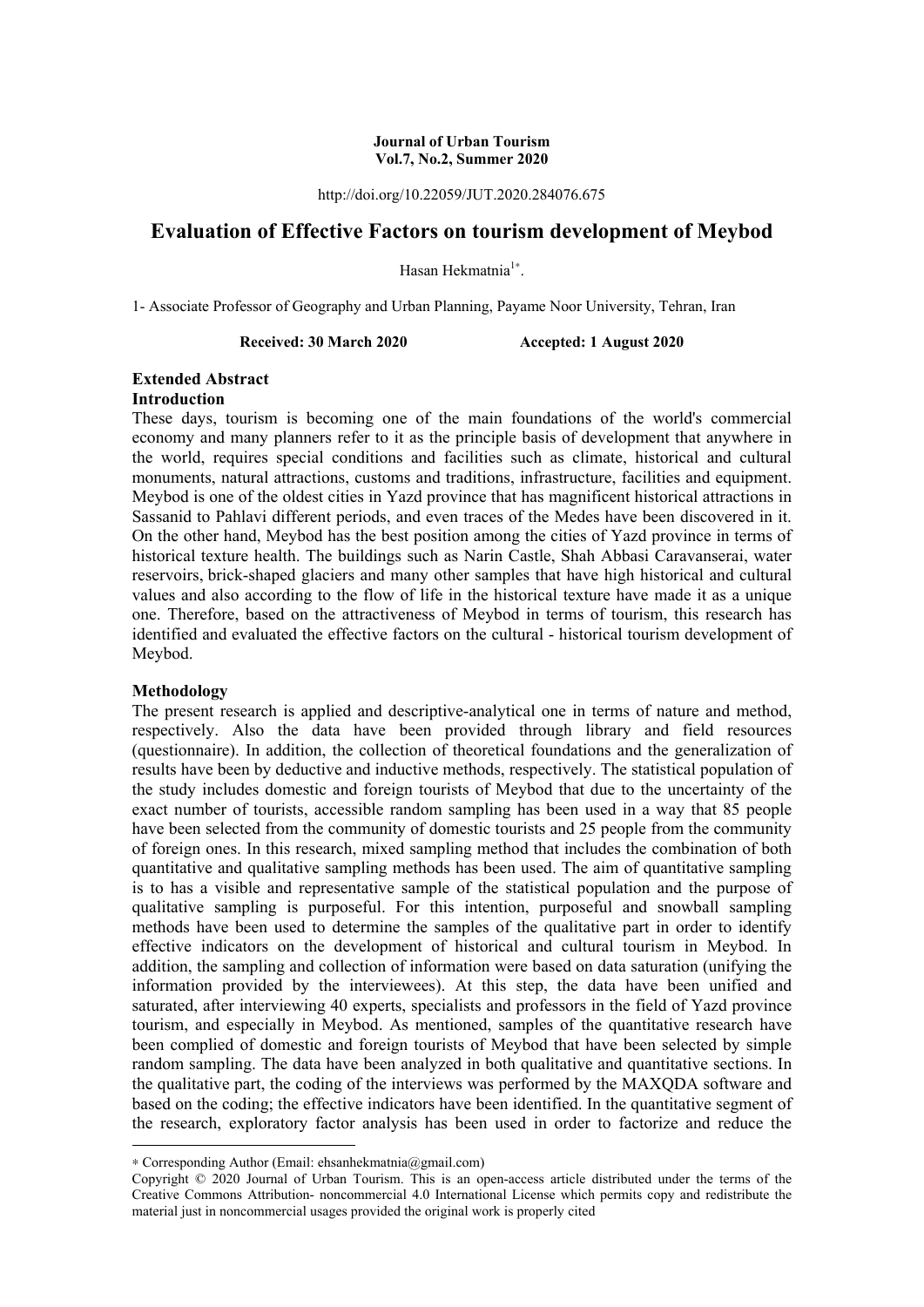indicators. It should be noted that Cronbach's alpha was used to measure the reliability of the research tool. Its coefficient was 0.720 that based on the assumptions of the test, indicates the reliability of the research tool.

#### **Results and Discussions**

The research findings were presented in both quantitative and quantitative sections. In the following, while presenting the individual characteristics of the statistical community, each section is exposure separately. Individual characteristics of the statistical population of domestic tourists show that 44.70% of the total statistical population were in the age group of 20-29 years that includes the highest frequency of sample tourists and the age group over 50 has the lowest number of sample tourists and equivalent to 1.17%. Accordingly, out of a total of 25 foreign tourists in the cultural-historical tourism sample of Meybod, 2 people equal to 8%, are in the age group of 20-29 years that includes the lowest frequency of sample tourists and the age group over 50 has the highest number of sample tourists that equivalent to 76 percent. Also, according to the statistical population, 40% of domestic and foreign tourists were male and 60% were female. Of the total number of domestic sample tourists, the highest and lowest percentage were equal to 27.05% with a bachelor's degree and 3.52% with a doctorate one.

### **Conclusion**

The historical and ancient Meybod city attracts a large number of domestic and foreign tourists annually due to its historical, cultural and religious monuments and environmental features and in terms of attracting historical and cultural tourists, it has great potential and has always been considered. Due to the existing conditions and facilities and their importance in attracting more domestic and foreign tourists; the research was collected with the general aim of identifying and evaluating the effective factors on the development of cultural-historical tourism of Meybod. The results of the research were presented in both qualitative and quantitative sections. Based on the opinion of informants and the tourists, the location of Meybod, the 7000-year history of it, the multiplicity of historical and valuable monuments in the region, proximity to the demographic Yazd city and historical and unique texture in the form of relative location and historical factor more than facilities-services and infrastructures, institutional-directorial, social security and natural climatic elements have been effective on the development of culturalhistorical tourism of Meybod. According to the interviews with the statistical population, most tourists consider the historical, ancient antiquity and also the proximity to Yazd city as the main factors in attracting the tourists and also they have expressed that the proximity of Meybod to the population center of Yazd has made it convenient to access through travel and tourism tours. In addition, the short distance between Meybod and Yazd eliminates the weakness of many infrastructures such as residential and reception infrastructure. Because; tourists can benefit from the accommodation and catering facilities of Yazd by passing a short distance. In the second place of impressment, tourists have situated the facilities-services and infrastructures factors. This issue firstly indicates the tourist's relative satisfaction with the facilities and urban infrastructures of Meybod and secondly shows the importance of this factor in the programs of cultural-historical tourism development of Meybod.

**Keywords:** Evaluation, Development, Tourism, Meybod.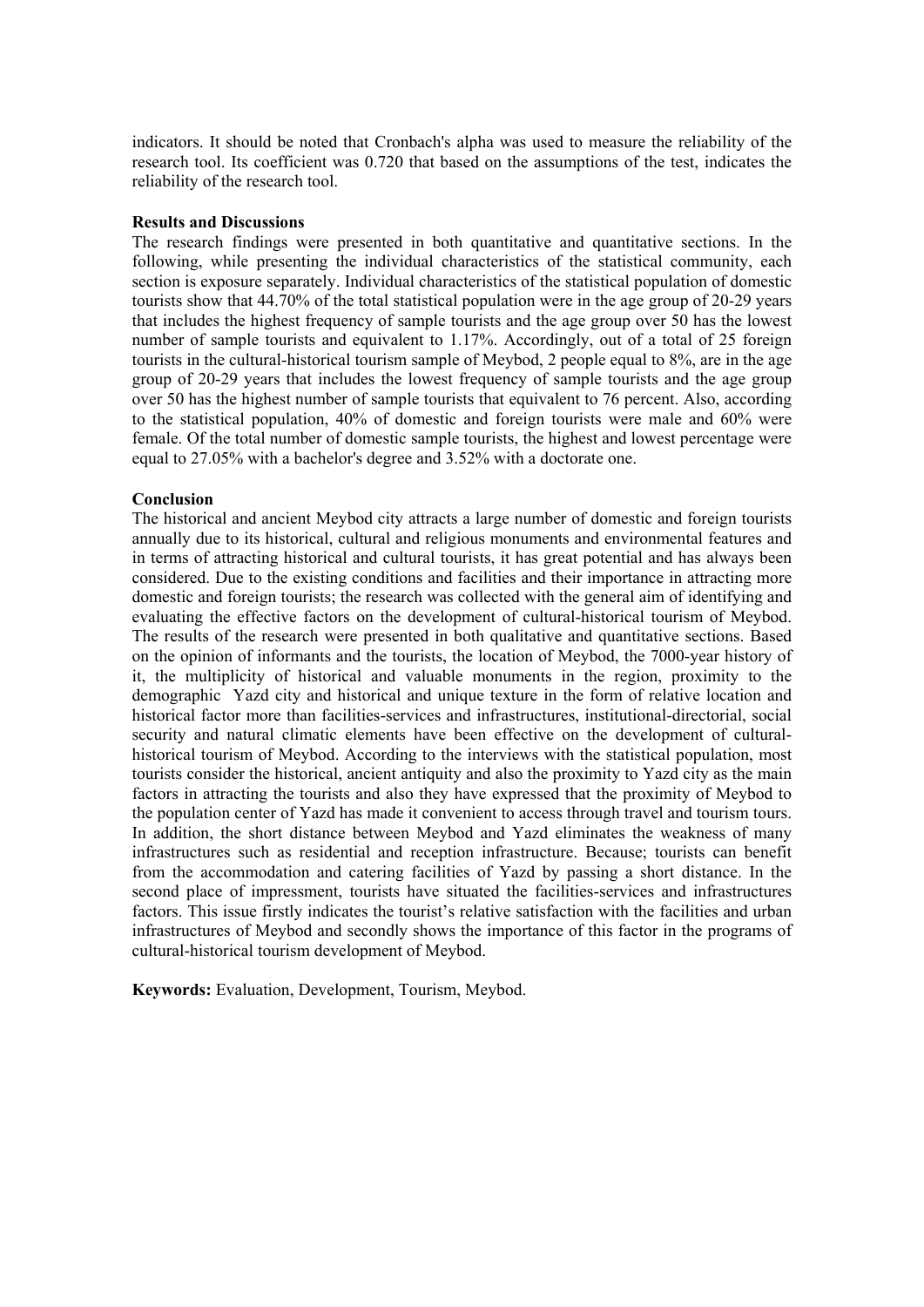**فصلنامه گردشگري شهري، دورة ،7 شمارة ،2 تابستان 1399 صص. 71-84** http://doi.org/10.22059/JUT.2020.284076.675

# **ارزيابي عوامل مؤثر بر توسعه گردشگري شهر ميبد**

**-** دانشيار جغرافيا و برنامهريزي شهري، دانشگاه پيام نور، تهران، ايران<sup>1</sup> **حسن حكمتنيا**

**دريافت مقاله: 1399/01/11 پذيرش مقاله: 1399/05/11** 

# **چكيده**

صنعت گردشگري يكي از پوياترين بخشهاي درحال توسعه اقتصاد جهان و عامل مهمـي در توسـعه اجتمـاعي و اقتصادي مناطق و كشورها است. با توجه به اهميت موضوع فوق؛ پژوهش حاضر با رويكرد توصيفي- تحليلي و با بهرهگيري از مطالعات ميداني و اسنادي باهدف كلـي شناسـايي و ارزيـابي عوامـل مـؤثر بـر توسـعه گردشـگري تاريخي- فرهنگي در شهر ميبد بهعنوان يكي از قـديميتـرين شـهرهاي ايـران بـا قـدمت بـيش از 7000 سـال گردآوري گرديده است. جامعه آماري پژوهش را كارشناسان و متخصصان حوزه گردشـگري اسـتان و گردشـگران داخلي و خارجي شهر ميبد تشكيل ميدهند كه براي جامعه اول بهمنظـور شناسـايي نماگرهـاي مـؤثر بـر توسـعه گردشگري تاريخي- فرهنگي علاوه بر مطالعه اسنادي بهصورت گلوله برفي و هدفمنـد، 40 نفـر از كارشناسـان و متخصصان و براي جامعه دوم بهمنظور بررسي ميزان اثر هر نماگر و عامل بندي نماگرهـا 85 گردشـگر داخلـي و 25 گردشگر خارجي از طريق روش نمونهگيري تصادفي در دسترس انتخاب گرديده است. در اين پژوهش جهـت تجزيهوتحليل دادهها از يافتههاي كيفي (تحليل محتواي مصاحبهها در نرمافزار تحليل كيفي مكس كيودا) و كمي (تحليل عاملي اكتشافي و آزمون آماري T تك نمونهاي) استفاده گرديده است. نتايج پژوهش نـشان مـيدهـد 30 نماگر در قالب 5 عامل در منطقه موردمطالعه مؤثر بر توسعه گردشگري تاريخي- فرهنگي بوده است كـه از ميـان عاملهاي بارگذاري شده، عامل موقعيت نسبي و تـاريخي شـهر ميبـد بـا 5 نمـاگر و مقـدار ويـژه 7/652 درصـد واريانس 25/508 مهمترين عامل و عامل طبيعي و اقليمي بـا 3 نمـاگر و مقـدار ويـژه 1/931 و درصـد واريـانس 10/435 كماهميتترين عامل مؤثر بر توسعه گردشگري تاريخي- فرهنگي در منطقه بوده است.

**واژگان كليدي:** ارزيابي، توسعه، گردشگري، ميبد.

1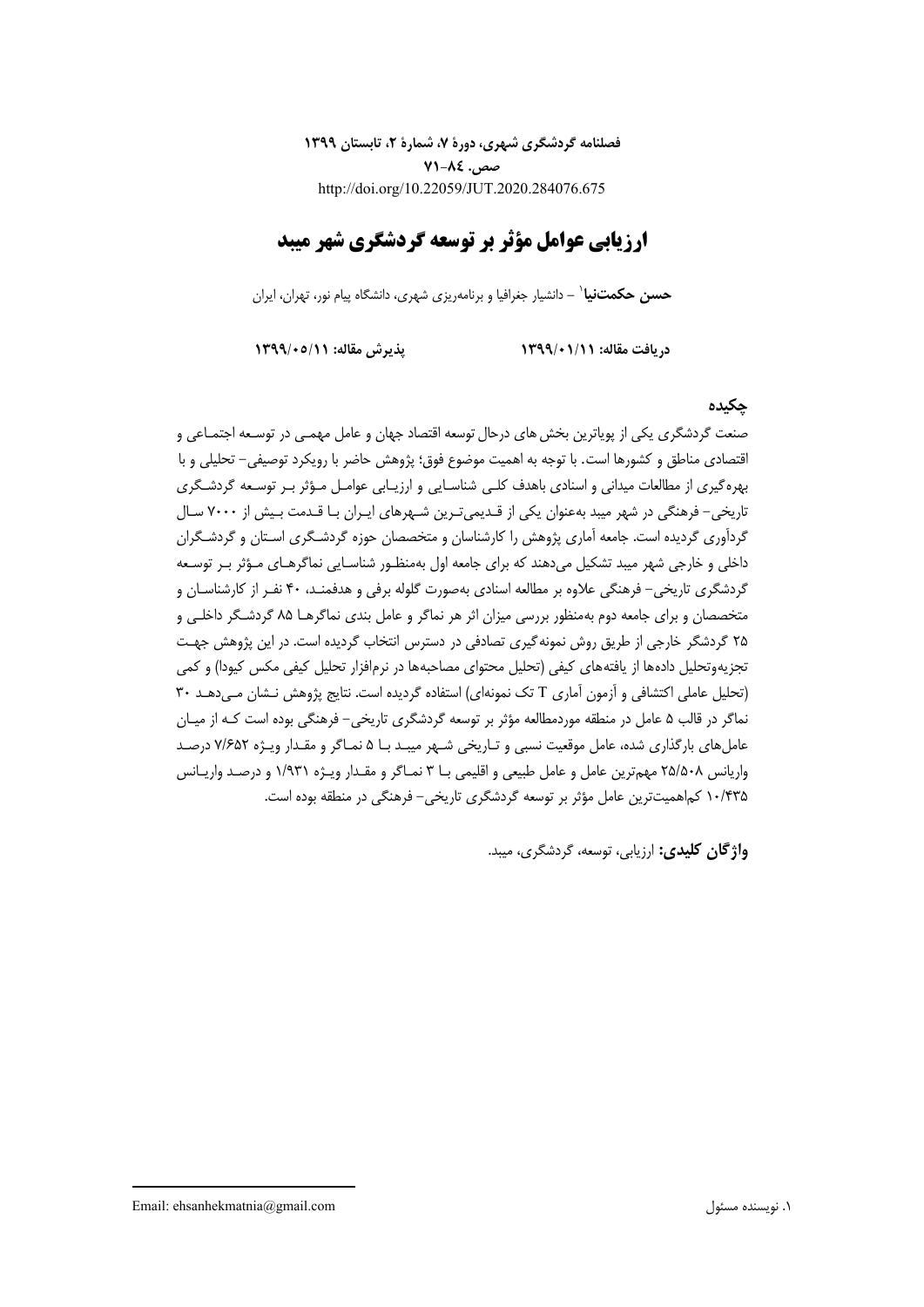#### **مقدمه**

صنعت گردشگري يكي از پوياترين بخش هاي درحال توسعه اقتصاد جهان و عامل مهمي در توسعه اجتماعي و اقتـصادي مناطق و كشورها است (,2019:1، Kozhokulov et al). بهگونهاي كه بهعنوان يكي از سه صنايع سودآور درجـه اول در جهان شناختهشده است (Khazaee Fadafan et al,2018:152). پتانسيل بالقوه بالاي اين صنعت براي توليد، كسب درآمد، جذب هر چه بيشتر ارز، جذب روزافزون سرمايهگذاريهاي بينالمللي، افزايش درآمدهاي ناشي از دريافـت ماليـات و نيـز توليد مشاغل نو، انگيزهاي براي كشورهاي درحالتوسعه در ترويج گردشگري بهعنـوان يـك موتـور، بـراي رشـد كـلان اقتصادي بوده است (صيدايي و حسيني:1393، 26). در عصر حاضر گردشگري به يكـي از مهـمتـرين نيروهـاي تغييـر و تحول در سطح جهان تبديلشده است (بشارت:1392، 2) كه بهمنظور بسط و توسعه نيازمنـد همكـاري و توافـق عوامـل محيطي، فرهنگي، اقتصادي، سياسي و اجتماعي در سطح جامعـه مـيباشـد (وارثـي و صـفرآبادي3:1393،). بـه عبـارتي گسترش صنعت گردشگري در هر نقطه از جهان، نيازمند شرايط و امكانات ويژهاي چون آبوهوا، آثار تاريخي و فرهنگي، جاذبههاي طبيعي، آداب و سنن، زيرساختها و امكانات و تجهيزات است كه بايد در برنامهريزيها موردتوجه قـرار گيـرد (پوراحمد و همكاران:1392، 2). در اين راستا آثار باستاني، تاريخي و جاذبههاي فرهنگي، امروزه عوامل مهمـي در جـذب گردشگر محسوب ميشوند (تيموري و كرمي:1393، 64)، چراكه آثار باستاني و كهن هر كشور بيـانگـر فرهنـگ خـاص همان كشور و داراي ويژگيها و ارزشهايي درخور توجه همان مملكت و مرزوبوم اسـت. ايـن آثـار، ارزشهـاي معنـوي زيادي را براي آن قوم و جاذبهاي براي ديگران است و در نتيجه سبب جذب ديگران براي بازديد و شـناخت آن جاذبـه و آثار ميشود (خادمي و همكاران:1392، 22). فضاهاي شهري بهويژه محدودههاي بافتهاي قديمي تاريخي و فرهنگي به دليل وجود جاذبههاي معماري، فرهنگي و بناهاي ارزشمندي كه نمادي از شرايط اقتصادي و اجتماعي و فرهنگي گذشته ميباشد، از مقاصد مهم گردشگري است (كردواني و موردغفاري، :1390 20). بافـتهـاي تـاريخي شـهرها، ارزشهـاي تاريخي فرهنگي را در برداشته و نيز ميراثي گرانبها براي نسل آتيه شمار ميآيـد (غيـائي و همكـاران:1392، 1). ايـران داراي 13 مكان تاريخي ثبتشده رسمي، بهعنوان مهمترين ميراث تـاريخي جهـان و بـا 53 مكـان تـاريخي ثبـتشـده بهصورت آزمايشي است. طبيعي است كه اين غنا ميتواند بسياري از گردشـگران دنيـا را بـه سـمت ايـران جـذب كنـد. بااينحال نبودن سياست مناسب و كمبود اطلاعات و تبليغات، كه باعث شده است تا چندان بازتاب بيروني نداشـته باشـد (پوراحمد و همكاران، :1392 2). آمار اعلامشده توسط سازمان جهاني گردشگري از رتبه بسيار نـازل كـشورمان در ميـان اعضاي اين سازمان حكايت دارد. بهطوريكه در ميان يكصد و پنجاه عضو ايران عنوان شصت و هشتم را دارا ميباشـد (صمديان و همكاران:1388، 106). همچنين ايران يكي از ده كشور برتر دنيا در زمينه جاذبههاي جهانگردي و گردشگري از نواحي مختلفي تشكيلشده است (پوراحمد و تجلي:1379، 17). شهر ميبد يكي از قديميتـرين شـهرهاي اسـتان يـزد ميباشد كه در دورههاي مختلف ساساني تا پهلوي جاذبههاي تاريخي باشكوهي را در خود جايداده و حتي آثاري از قـوم ماد نيز در شهر ميبد كشفشده است. از طرفي شهر ميبد ازنظر سلامت بافت تاريخي بهترين جايگاه را در بين شـهرهاي استان يزد دارد. وجود بناهايي مثل نارين قلعه، كاروانسراي شاهعباسي، آبانبارهـا، يخچـال خـشتي و نمونـههـاي كثيـر ديگري داراي ارزشهاي والاي تاريخي و فرهنگي بوده و با توجه به جريان داشتن زندگي در سطح بافت، دستبهدسـت هم داده تا به نادر بودن اين بافت در نوع خود كم كند (اميدوار و همكاران:1389، 24). شهر ميبد با توجه به جاذبـههـاي شگرف تاريخي و فرهنگي، موقعيت جغرافياي، قرار گرفتن در مسير ارتباطي سراسري شمال به جنوب و غرب بـه شـرق كشور و بالعكس، وضعيت خوب اقتصادي بهعنوان قطب توليد كاشي، صنايعدسـتي، ويژگـيهـاي طبيعـي (بيابـان) و ،... نهتنها از بعد داخلي بلكه ازنظر گردشگران خارجي هم موردتوجه است. بنابراين با توجه به جاذب بودن شهر ميبـد ازنظـر گردشگري در اين پژوهش به شناسايي و ارزيابي عوامـل مـؤثر بـر توسـعه گردشـگري تـاريخي- فرهنگـي شـهر ميبـد پرداختهشده است. در زمينه موضوع فوق (عوامل مؤثر بر گردشگري) از ديرباز با توجه به اهميـت صـنعت گردشـگري در چرخه اقتصادي و توسعه كشورها پژوهشهاي متعددي صورت گرفته است و هركدام عوامل متعددي را مؤثر بـر توسـعه صنعت گردشگري دانستهاند كه برخي از عوامل بنا بر موقعيت جغرافيـايي منـاطق متفـاوت و برخـي از عوامـل مـشترك بودهاند. براي نمونه ابراهيمزاده و آقاسي زاده (1388) در مقالهاي با عنوان «تحليل عوامل مؤثر بـر گردشـگري در ناحيـه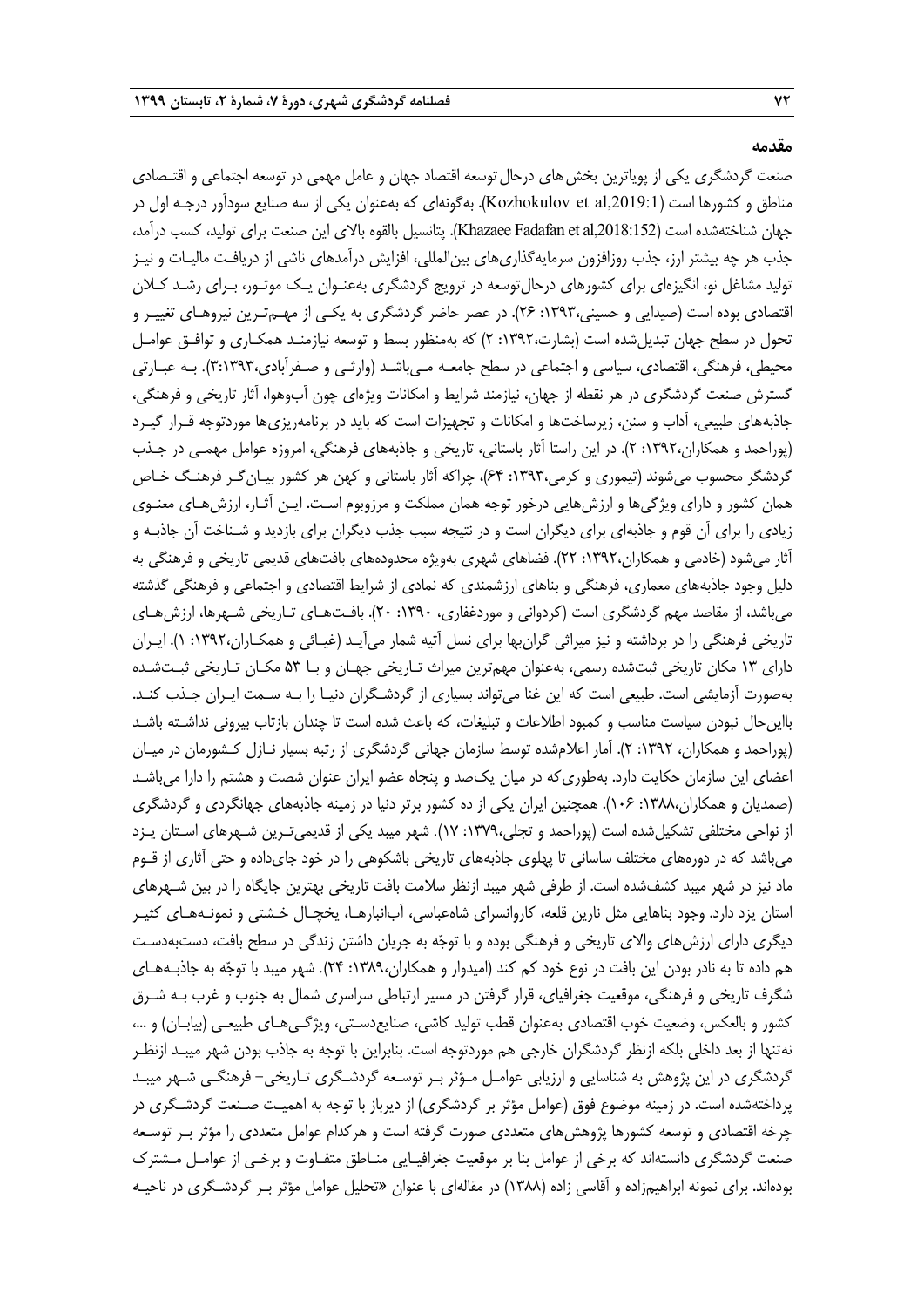ساحلي چابهار با استفاده از مدل راهبردي SWOT «به اين مطلب اشارهكردهاند كـه شهرسـتان چابهـار بااينكـه در يـك محيط بكر و دور از هياهوي شهرهاي پرجمعيت و شلوغ كشور قرار دارد و با توجه به ويژگيهاي محيطـي و جاذبـههـاي فرهنگي و انساني آن (شهرستان چابهار داراي 228 جاذبه گردشگري شامل؛ 74 مـورد جاذبـه طبيعـي، 44 مـورد جاذبـه فرهنگي- تاريخي و 110 جاذبه انسانساخت است) و به دليل نزديكي به كشورهاي حوضه خليجفارس، هند، افغانستان و پاكستان و برخورداري از منطقه آزاد تجاري و صنعتي، ميتواند با مديريت و يك برنامهريزي علمي و حسابشده به قطب توريستي مهمي در سطح منطقه تبديل شود و يكي از محورهاي مهم گردشگري در سطح كشور باشد؛ اما به دليـل تعـدد تصميم گيران و مسائل مديريتي و غيره فاصله زيادي با موضوع فـوق دارد. ابراهيمـي دهكـردي (1390) در مقالـهاي بـا عنوان «نقش عوامل فرهنگي، مذهبي و اكوتوريستي در توسعه گردشگري ابركوه» بيان مـيدارد كـه شهرسـتان ابركـوه علاوه بر اينكه بهعنوان حلقهاي واسط بين سه استان مهم كشور به لحاظ گردشگري در سطح ملّي شناختهشـده اسـت، داراي پتانسيلهاي مهم مذهبي، فرهنگي، تاريخي و طبيعي باارزش بسياري نيز ميباشـد. امـا متأسـفانه تـاكنون ابركـوه نتوانسته است به جايگاه واقعي خود در عرصه جذب گردشگر بهويژه ازلحاظ مانـدگاري گردشـگران، دسـت يابـد. لـذا بـا معرفي انواع جاذبههاي گردشگري موجود اين شهرستان، ضمن پيجويي از توانها و كاركردهـاي گردشـگري شـهري و بهمنظور توسعه اين كاركردها به ارائه راهكارها و نيز تعيين استراتژيهاي كاربردي براي توسعه گردشگري پرداخته است. زياري و همكاران (1392) در پژوهشي با عنوان «بررسي عوامل مؤثر در توسعه صنعت گردشگري شـهري بـا تأكيـد بـر عوامل مؤثر بر رضايتمندي گردشگران در شهر نورآباد ممسني» دريافتهاند كه حس مهماننوازي در شهر نورآباد با ضريب 0/746 مؤثرترين عامل در توسعه صنعت گردشگري با تأكيد بر رضايتمندي گردشگران بوده است . كيفيت اقامتگـاههـاي گردشگري در اين شهر با ضريب 0/411 و عدم رعايت قوانين و مقررات رانندگي با ضريب 0/453 مؤثرترين موانع توسعه گردشگري در شهر نورآباد شناختهشدهاند. تيموري و همكاران (1393) در مقالهاي با عنوان «عوامل مؤثر بـر گردشـگري مكانهاي تاريخي» ضمن معرفي بازار شهر تبريز بهعنوان بزرگترين بازار مسقف در جهان به بررسـي عوامـل مـؤثر بـر جذب گردشگران داخلي و خارجي پرداختهاند. درنهايت با ارائه راهبردهايي براي تقويت نقـاط قـوت و فرصـتهـاي آن و كاهش و يا حذف ضعفها و تهديدهاي بازار تاريخي تبريز بهمنظور جذب گردشگر پيشنهادهايي سازنده ارائهشده است تا بتوان كاركرد گردشگري آن را تا سطح عالي ارتقاء داد. احمدي (1397) در مقالهاي با عنـوان «تحليـل عوامـل مـؤثر بـر توسعه گردشگري فرهنگي و اثرات آن در پايدار اقتصاد نواحي روستايي » ضمن تشريح گردشگري فرهنگـي بـه بررسـي اين موضوع در استان زنجان پرداخته و دريافته است كه وجود فرهنگ غني، جاذبههاي تاريخي- مذهبي، سرمايهگذاري و آگاهي اجتماعي و امكانات مؤثرترين عامل بر توسعه گردشگري فرهنگـي در منطقـه بـوده اسـت . همچنـين نتـايج ايـن پژوهش نشان ميدهد كه با گسترش گردشگري روستايي و گردشگري فرهنگي بر ميزان اشتغال روستاييان افـزودهشـده است و افزايش اشتغال، افزايش درآمد و توليد و در نتيجه سرمايهگذاري را به همراه داشته است. همچنين، پيـشنهادهايي مانند آموزش به گردشگران و جامعه محلي در رابطه بااهميت ميراث تاريخي و فرهنگي، تشكيل كـارگروههـاي علمـي و تخصصي مركب از متخصصان بومي منطقه جهت تدوين برنامه راهبردي گردشگري فرهنگي، تربيت نيرويي متخـصص بومي در زمينه گردشگري فرهنگي و بسترسازي جهت توسعه پژوهش در زمينه گردشگري فرهنگي و غيره آمـده اسـت. برانكوو` و همكاران (٢٠١٩) در تحقيق تحت عنوان گردشگري بهعنوان يک عامل توسعه منطقهاي به اين نتيجه رسيدند كه برخي متغيرهاي اقتصادي مستقل (ماننـد تـأثير گردشـگري در اشـتغالزايـي) و غيراقتـصادي (تـأثير گردشـگري بـر فعاليتهاي جامعه و واكنش به حضور گردشگران) بهطور قابلتوجهي حمايت جامعه از گردشگري را پيشبيني كردهاند.

شدينوو ً و همكاران (٢٠١٩) در بررسي بهبود گردشگري زيستمحيطي بـر اسـاس اصـول توسـعه اقتـصادي پايـدار معتقدند كه طي يك ربع قرن گذشته، هم ميزان عرضه و هم تقاضاي اكوتوريسم به ميـزان قابـلتـوجهي افـزايشيافتـه است. درعينحال، اكوتوريسم، بهعنوان شكل ويژه توسعه گردشگري، بهعنوان ابزاري براي دستيابي به توسـعه پايـدار در مناطق مقصد، بهطور فزايندهاي شناخته و مشروعيت يافته است. خانتان و راجاگويال ۲۰۱۹) در فاكتورهاي آناليز كننـده

 $\overline{a}$ 

<sup>1.</sup> Brankov

<sup>2.</sup> Shedenov

<sup>3.</sup> Khanh & Rajagopal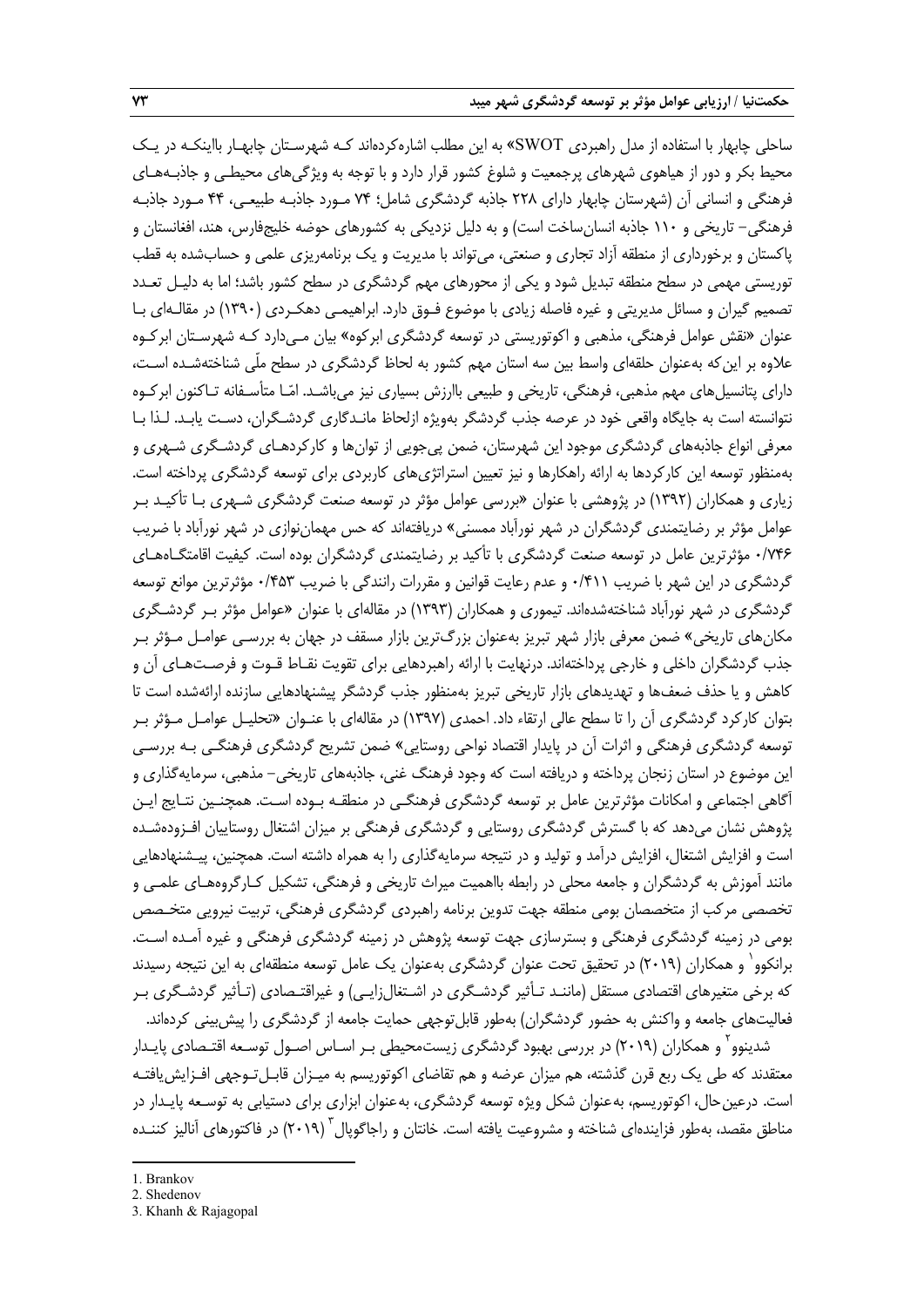تأثيرگذار بر گردشگري توسعه پايدار در ويتنام در عصر جديد به اين نتيجه رسيدند كه دولت بايد بـراي بهبـود صـلاحيت رقابتي ويتنام سرمايهگذاريها را افزايش دهد. سرمايهگذاري در زيرساختها براي توسعه گردشگري به يك عامـل مهـم براي توريسم تبديل ميشود، بهويژه شرايطي براي جذب بيشتر گردشگر و بهبود شرايط زيرساختهاي محلي و همچنين بهبود خدمات براي جلب بازديدكنندگان فراهم نمايند.

پژوهشهاي صورت گرفته در بالا نشان ميدهد عوامل متعددي بر توسعه صنعت گردشگري تأثيرگـذار مـيباشـد. از اين دسته عوامل ميتوان به عوامل مديريتي، نهادي و تصميمگيـري، عوامـل ارتبـاطي و مـوقعيتي، عوامـل فرهنگـي و اجتماعي همچون روحيه مهماننوازي، جاذبههاي تاريخي و فرهنگي مناطق و امكانات و خدمات پـذيرايي و اقـامتي نـام برد. اين پژوهش نيز با توجه به جايگاه شهر ميبد در استان يزد و كشور به عنوان يكي از قديميتـرين شـهرها بـهمنظـور شناسايي <sup>و</sup> بررسي عوامل اثرگذار بر توسعه گردشگري فرهنگي <sup>و</sup> تاريخي گردآوري گرديده است.

# **مباني نظري**

شايد نخستين و مهمترين موضوع در مطالعه صنعت گردشگري، چيستي، ماهيت و درنهايت تعريف آن است كه به سـبب گسترش عوامل و زمينههاي مؤثر در اين صنعت اين امر با چالشهاي عمده مواجه شده است. بهطوركلي توريسم واژهاي فرانسوي است كه از ريشه تور گرفتهشده است. تور در زبان فرانسه به معناي حركت دوراني، عمل پيمودن و طي كـردن، سير كردن و گردش نمودن ميباشد. واژه توريسم نخستين بار در مجلهاي تحت عنوان اسپورتينگ مگزين بكار برده شـد 1 (محلاتي:1380، 14). در فرهنگ لغت لانگمن (1988) گردشـگري بـه معنـاي مـسافرت و تفـريح بـراي سـرگرمي؛ در فرهنگ لاروس<sup>۲</sup> (۱۹۹۱) به معنای مسافرت برای تفریح (لذت یا رضایت)؛ در فرهنگ لغت وبستر<sup>۳</sup> مسافرتی که بهمنظور تجارت، لذت و يادگيري صورت گيرد و درنهايت در فرهنگ دهخدا، گردشگر ي به معناي سفر به اقطـار عـالم بـهمنظـور شناخت آورده شده است (نظريان:1395، 17). ازنظر هدف گردشگري به انواع مختلف مذهبي، بازرگاني، درماني، ورزشي، سياسي، تفريحي، ماجراجويانه، طبيعتگردي، فرهنگي- تاريخي و غيره تقسيم ميگردد. در اين ميان گردشگري فرهنگي از ديرباز موردتوجه گردشگران دنيا بوده و بهعنوان عمدهترين نوع گردشگري شناخته ميشود كه توسط اتحاديه اروپـا در دهه 1980 مطرح شد (,2011:131Artvinli & Akbulut(. در ارتبـاط بـا ايـن نـوع گردشـگري مـيتـوان گفـت كـه گردشگري فرهنگي نوعي از گردشگري است كه شخص مسافر در آن به جستجو، فراگيري و تجربه درباره فرهنگ حال و گذشته جامعه خود با ديگران ميپردازد (ياوري و همكاران:1390، 82 ـ 81). تعريفهاي مربوط به گردشگري فرهنگـي در مــدت ســالهــاي زيــادي، نقطــه مــشاجره بــين پژوهــشگران و صــاحبان انديــشه در ايــن حــوزه بــوده اســت (,2001:64Fyall & Garrod (و تعريف كلي پذيرفتهشده از گردشگري فرهنگي، به دليل ماهيـت پيچيـده "فرهنـگ" وجــود نــدارد و نمــيتــوان بــهوضــوح مرزهــاي آن را مــشخص كــرد و تعريــف يكــساني از آن ارائــه نمــود (Cevdet Altunel & Erkut,2015:2). ولي تعاريف مختلف بسته به ديدگاه نويسندگان يا پژوهشگران ارائهشده اسـت. بهعنوانِ مثال، آدامز <sup>۴</sup> (۱۹۹۵) گردشگری فرهنگی را یک نـوع از سـفر بـرای غنـیسـازی شخـصی تعریـف کـرده اسـت (,2002:30McKercher; 2002:165 ,Hughes; ,1998:1Foo(. از ديدگاه باچلينتر (1999) گردشگري فرهنگي از دو بعد تعريف ميشود. در بعد مفهومي گردشگري فرهنگي، حركت انسانها براي جاذبههاي فرهنگي و جدا شـدن از مكـان معمول سكونت باهدف به دست آوردن اطلاعات و تجربه جديد براي ارضاي نيازهاي فرهنگي تعريف شـده اسـت. ازنظـر فني گردشگري فرهنگي، حركت انسانها براي جاذبههـاي فرهنگـي خـاص همچـون مكـانهـاي ميـراث، نـشانههـاي زيباشناختي و فرهنگي، هنرها و نمايشها كه خارج از مكان معمول سكونت قرار دارد را در برمي گيرد كه ايـن دو بعـد از گردشگري فرهنگي به همزيستي بهتر و استمرار و ثبات و امنيـت كمـك مـي كنـد (,1999:201Bachleitner(. ازنظـر سازمان جهاني گردشگري، گردشگري فرهنگي به اين صورت تعريفشده اسـت: «حركـت انـسانهـا بـاانگيزهاي صـرفاً

**.** 

- 3. Webster
- 4. Adamz

<sup>1.</sup> Longman

<sup>2.</sup> Larousse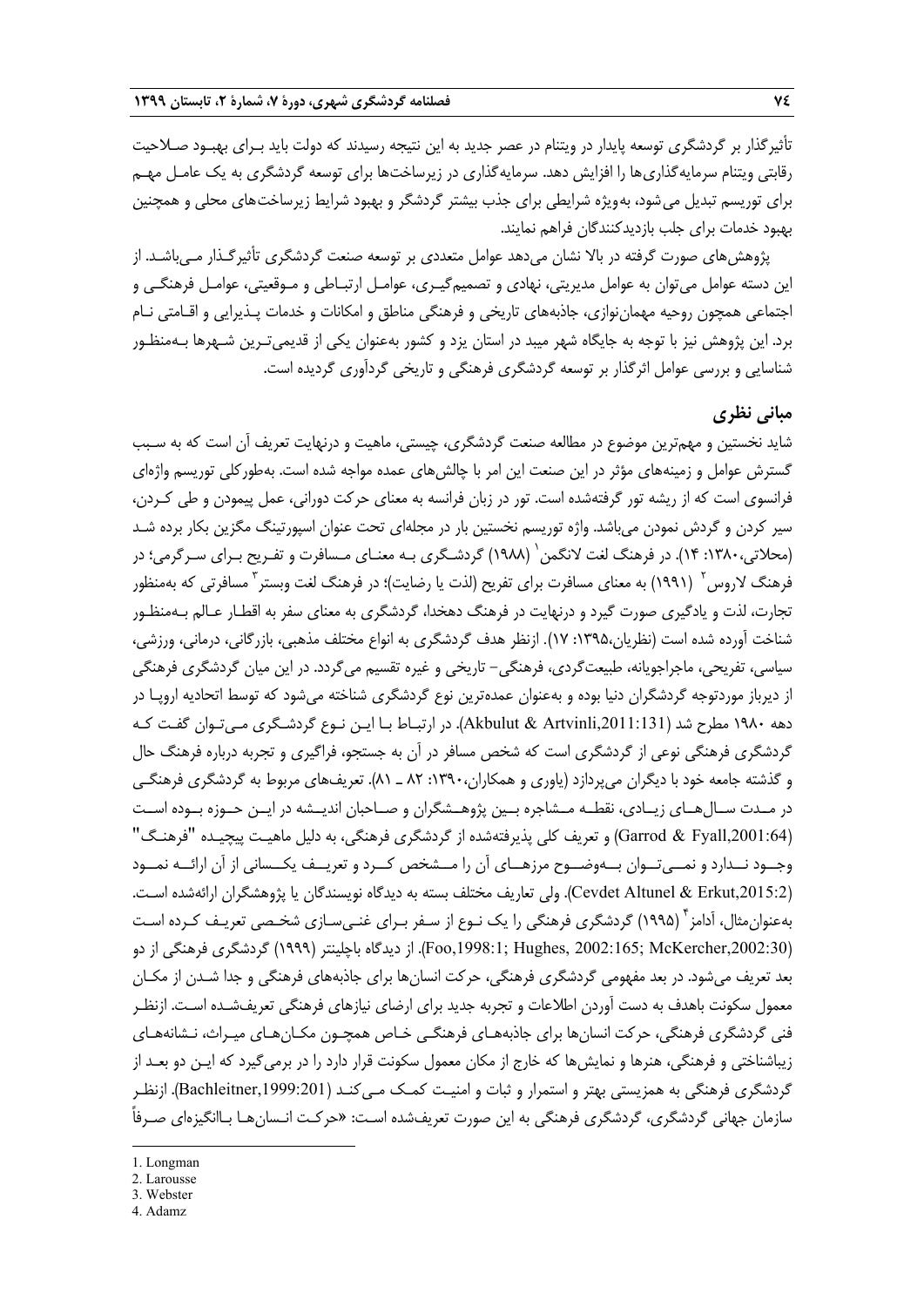فرهنگي مانند: تورهاي تحصيلي، يادگيري هنر، سفر براي رفتن به جشنوارههـا و سـاير رويـدادهاي فرهنگـي، بازديـد از سايتها و بناها، سفر با ماهيت تحصيلي، هنر و زيارت و غيره (صيدايي و حسيني:1393، 26). با توجـه بـه مـوارد اعيـان شدن گردشگري فرهنگي بهطوركلي از دو بعد قابلتعريف است. در بعد مفهومي: گردشگري فرهنگي، حركـت انـسانهـا براي جاذبههاي فرهنگي و رفتن از مكان معمول سكونت باهدف به دست آوردن اطلاعات و تجربه هاي جديد براي رفـع نيازهاي فرهنگي، تعريفشده است. ازنظر فني، گردشگري فرهنگي: حركـت افـراد بـراي جاذبـههـاي فرهنگـي خـاص، همچون مكانهاي داراي ميراث تاريخي، نشانههاي زيباييشناختي و فرهنگي، هنرها و نمايشها انجام ميگيرد كه خارج از مكان معمولي سكونت قرار دارد (تقوايي و صفرآبادي:1391، 65). عوامل بيشماري در توسـعه صـنعت گردشـگري در يك كشور نقش دارند و ارتباط و تعامل بين آن ها، توسعه گردشـگري را شـكل مـيدهـد. سـه عامـل اصـلي در توسـعه گردشگري عبارتاند از: گردشگران، مردم منطقه ويژگي هاي مقصد. در يک نگاه کلـي، برخـي عوامـل مـؤثر بـر توسـعه صنعت گردشگري عبارتاند از:

- وجود امكانات رفاهي و اقامتي براي گردشگران
	- امنيت كافي براي گردشگران
	- وجود جادههاي وسيع و استاندارد
- وجود خدمات بهداشتي در مراكز اقامتي و بين جادهاي
- وجود قوانين مناسب براي ورود و خروج گردشگران
	- تبليغات مناسب
	- شرايط طبيعي و اقليم مناسب
- برخورد رفتارهاي مناسب فرهنگي (الواني و پيروز بخت:1385، 21).



**شكل شماره.1 عوامل مؤثر بر توسعه گردشگري (صداقتي، :1389 33)**

با در نظر گرفتن اين عوامل تأثيرگـذار، ارتبـاط ميـان صـنعت گردشـگري و جامعـه ميزبـان و فرهنـگ آن ارتبـاطي ديالكتيك و دوسويه است و نبايد بهعنوان دو مفهوم مجزا و مستقل نگريسته شوند. چارلسن و جعفـري (1996) دوسـويه بودن اين رابطه را در قالب دو واژه فرهنگي شدن صنعت گردشـگري و توريـستي شـدن فرهنـگ جامعـه ميزبـان تعبيـر كردهاند. زماني كه يك جامعه اقدام به كالايي نمودن ابعادي از فرهنگ خود براي توسعه گردشگري مينمايـد و در ايـن مسير پيش ميرود، وجه كاربردي فرهنگ محلي يا همان اصالتهاي فرهنگيِ ساختارهاي اجتماعي، تحت تـأثير و بلكـه تحت تسلط وجه مبادله فرهنگ قرار خواهد گرفت. وقتي فرهنگ خودش جاذبه شود، نگرانيهايي در رابطه با اصالتهاي آن در گشودگي به روي گردشگران پديد ميآيد. با كالايي نمـودن و ارائـه فرهنـگهـاي بـومي از طريـق نمـايشهـاي فرهنگي و سوغات به گردشگران، در طول زمان و براي همخواني بيشتر با ذائقه هـاي مخاطبـان، ممكـن اسـت تغييـر و تبديل هايي در اصالت آن پديد آيد. اين تغيير و تبديل ها مي تواند با افراط در ايجاد جاذبههاي فرهنگي براي گردشـگري و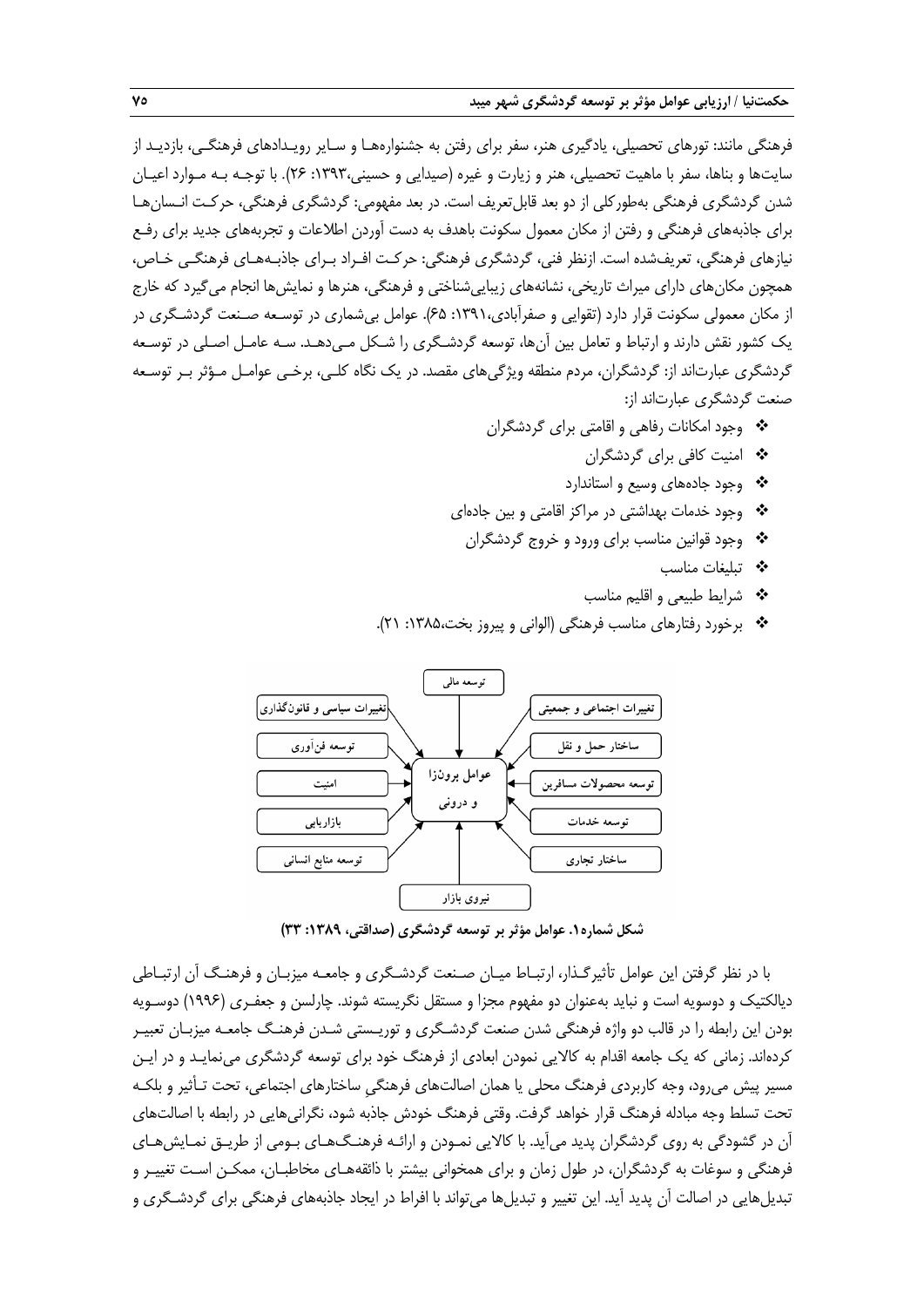برخوردهاي بيشازحد سوداگرانه با نمودهاي فرهنگي از قبيل مناسك مذهبي، عـادات و سـنن، جـشن هـا و نمـايشهـا، صنايعدستي، موسيقي و ديگر الگوهاي فرهنگي و ارائه نامناسب و آن ها صورت بگيرد (اميني و زيدي:1394، 17). عـلاوه بر موارد فوق يكي ديگر از انگيزههايي كه گردشگران را به شهرها ميكشاند، وجـود جاذبـههـاي يادمـاني و تـاريخي در شهرها، بهويژه شهرهاي قديمي است. جاذبههاي يادماني و تاريخي در شهرها باانگيزههاي گوناگون بـه وجـود آمـدهانـد. گروهي از جاذبهها، براي ماندگار شدن رويدادي مهم و يا به مناسبت يادآور شدن دورهاي داراي اهميت در تاريخ شـهرها احداث ميشوند. اما مجموعه اقداماتي كه باهدف هويت شهري در شهرها انجام ميگيرند، تابع مؤلفههاي متعددي هستند مهمترين اين مؤلفهها از بعد كاربردهاي گردشگري و مؤلفه مصنوع هويت شهري، از دوره هاي گوناگون تـاريخي اسـت. مصاديقي مانند شكل شهر، ساختار شهر، فضاها و ساختوسازهاي عمومي و محلهها ازجمله عناصر تشكيلدهنده هويـت تاريخي شهرها هستند (تقوايي و صفرآبادي:1391، 25).

# **روش پژوهش**

پژوهش حاضر ازنظر ماهيت كاربردي مـيباشـد. روش تحقيـق آن توصـيفي- تحليلـي و دادههـاي آن از طريـق منـابع كتابخانهاي و ميداني (پرسشنامه) فراهم گرديده است. در پژوهش حاضر جمعآوري مباني نظري به روش قياسي و تعمـيم نتايج بهصورت استقرايي بوده است. جامعه آماري تحقيق شامل گردشگران داخلي و خارجي شهر ميبد مـيباشـند كـه بـا توجه به نامشخص بودن دقيق تعداد گردشگران از نمونهگيري تصادفي قابلدسترس استفاده گرديده اسـت. ازآنجـاييكـه بهطور ميانگين هر سه ماه 110 گردشگر داخلي و 25 گردشگر خارجي از شهر ميبد بازديد ميكنند طبق فرمـول كـوكران به ترتيب تعداد 85 نفر از جامعه گردشگران داخلي و 25 نفر از گردشگران خارجي انتخاب گرديده است. در ايـن پـژوهش از شيوه نمونه گيري آميخته، يعني تركيب هر دو شيوه نمونه گيري كمي و كيفي استفادهشده است كه هدف نمونه گيري كمي، داشتن نمونـه نماينده و معرف از جامعه آماري و هدف نمونه گيري كيفي، هدفمندي است. بدين منظور براي تعيين نمونـه هـاي بخـش كيفـي از روش نمونهگيري هدفمند و گلوله برفي بهمنظور شناسايي شاخص هاي مؤثر بر توسعه گردشگري تاريخي– فرهنگي علاوه بر مطالعه اسـنادي، استفادهشده است و نمونه گيري و جمـع آوري اطلاعـات برحـسب اشـباع در دادههـا (يكـسان گرديـدن اطلاعـات ارائـهشـده از سـوي مصاحبه شوندگان) بوده است. در اين مرحله پس از مصاحبه با ۴۰ نفر از كارشناسان، متخصصان و اساتيد خبـره در زمينـه گردشـگري در استان يزد و علي الخصوص شهر ميبد دادهها يكسان و به حد اشباع رسيده است. نمونههاي بخش كمي پژوهش نيز همان گونه كه اذعان گرديد از گردشگران داخلي و خارجي شهر ميبد تشكيل گرديده است كه بهصورت تصادفي سـاده انتخـاب گرديـدهانـد. تجزيـهوتحليـل اطلاعات در دو بخش كيفي و كمي صورت گرفته است. در بخش كيفي كدبندي مصاحبهها در نرمافزار تحليل كيفي مكس كيودا صورت گرفته و بر اساس كدبندي صورت گرفته شاخص هاي اثر گذار شناسايي شده است. در بخش كمي پژوهش بهمنظور عامل بندي شاخص ها وتقليل شاخصها از تحليل عامل اكتشافي استفادهگرديده است. لازم به ذكر است جهت سنجش پايايي ابزار پـژوهش از آلفـاي كرونباخ استفاده گرديده است كه ضريب آن در پرسشنامه گردشگران خارجي 0/832 و براي گردشگران داخلـي برابـر بـا 0/720 بهدستآمده كه بر اساس مفروضات اين آزمون، نشان از پايايي ابزار پژوهش دارد.

#### **محدوده موردمطالعه**

ميبد شهري در شمال استان يزد است كه در مركز جغرافيايي ايران واقعشده است. اين شهر در 54 درجه و 45 ثانيه طول جغرافيايي (54/00/45) و 32 درجه و 14 دقيقه و 45 ثانيه عرض جغرافيايي (32/14/45) قرار دارد و ارتفـاع آن از سـطح دريا بهطور متوسط 1234 متر ميباشد. بنا بر پارهاي از شواهد ميبد بهعنوان يكي از نخستين مناطق يكجانشيني در مركز ايران به شمار ميرود. اين شهر در 5 آذر 1397 بهعنوان شهر جهاني زيلو انتخاب شد و از ميبد بهعنـوان شـهر زيلـو يـاد ميگردد. شهر ميبد داراي پيشينه هفتهزارساله است. اين شهر دومين مركز شهري و تجاري استان يزد به شمار مـيرود كه بهواسطه بافت تاريخي ارزشمند بيشتر نقاط آن در آثار تاريخي ايران به ثبت رسيده است. با توجه به پيدا شـدن سـكه ضرب در شهر ميبد مشخصشده كه اين شهر در دوره ساساني شهري معتبر و بااهميت به شمار مـيرفتـه اسـت. زيـرا از يكصد و يازده شهري كه در ايران قبل از اسلام شناساييشده از تعداد معدودي از آنها شرايط ضرب سكه يا اجازه آن را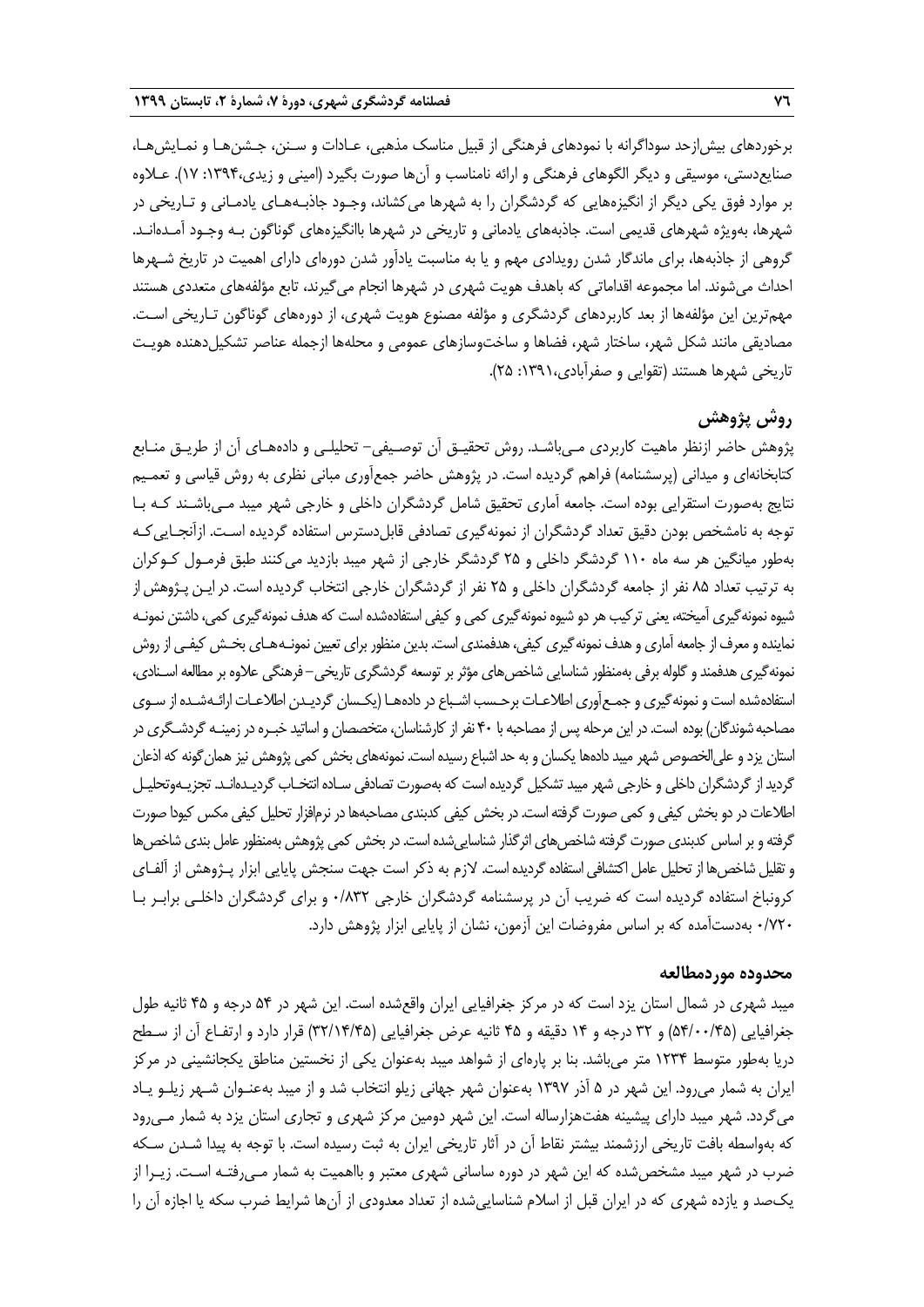داشتهاند. دلايل متعددي را ميتوان نام برد كه ميبد و بهويژه نارين قلعه آن بيش از مناطق ديگـر يـزد، مـسكون شـده و اولين نقطه يكجانشيني در اين ناحيه بوده است. اين شهر بر اساس سرشماري عمـومي نفـوس و مـسكن در سـال 1395 داراي 80712 نفر جمعيت بوده است.



**شكل شماره.2 موقعيت جغرافيايي شهر ميبد در استان**

# **بحث و يافتهها**

يافتههاي پژوهش در دو بخش كيفي و كمي ارائه گرديده است كه در ادامه ضمن ارائه ويژگي هاي فردي جامعـه آمـاري هر بخش بهصورت مجزا ارائه ميگردد. ويژگيهاي سني جامعه آماري گردشگران داخلي نشان ميدهد كه از مجموع 85 نفر جامعه آماري گردشگران داخلي 44/70 درصد در گروه سـني 29 ـ 20 سـال قـرار داشـتهانـد كـه بيـشترين فراوانـي گردشگران را شامل ميشود و گروه سني بالاي 50 سال كمترين فراواني گردشگران نمونه معادل 1/17 درصد را به خـود اختصاص داده است. بر اساس همين بررسي از مجموع 25 گردشگر خارجي شهر ميبد تعـداد 2 نفـر معـادل 8 درصـد در گروه سني 29 ـ 20 سال قرار دارند كه كمترين فراواني گردشگران نمونه را شامل ميشوند و گروه سني بالاي 50 سـال بيشترين فراواني گردشگران نمونه معـادل 76 درصـد را بـه خـود اختـصاص داده اسـت . بيـشترين تعـداد گردشـگران از كشورهايي چون هلند - آلمان - چين ميباشند. همچنين از مجموع جامعه آماري گردشگران داخلي و خارجي 40 درصـد مرد و 60 درصد زن بودهاند. به لحاظ تحصيلات، بيـشترين درصـد معـادل 27/05 درصـد داراي تحـصيلات ليـسانس و كمترين درصد برابر با 3/52 درصد داراي مدرك دكترا بودهاند.

بهمنظور شناسايي نماگرها و شاخصهاي مؤثر بر توسعه گردشگري تاريخي- فرهنگي در شهر ميبد از مصاحبه نيمـه ساختاريافته استفاده گرديده است. نمونهگيري بهمنظور مـصاحبه از طريـق روش گلولـه برفـي صـورت گرفتـه و پـس از مصاحبه با 40 كارشناس اشباع در داده حاصل گرديده است. به لحاظ ويژگيهاي تحصيلي متخـصص موردمطالعـه 64/5 درصد داراي مدرك فوقليسانس ميباشند. زمان تقريبي هر مصاحبه 20 دقيقه بوده و از يادداشتبرداري به همـراه ضـبط صدا براي گردآوري دادهها استفادهشده است. اطلاعات بر اساس تكنيك تحليل خط به خـط در نـرمافـزار مكـس كيـودا پردازش و كدگذاري گرديده است. بر اساس تحليل صورت گرفته در نرمافـزار كيفـي مكـس كيـودا 30 نمـاگر اسـتخراج گرديده است (جدول 1).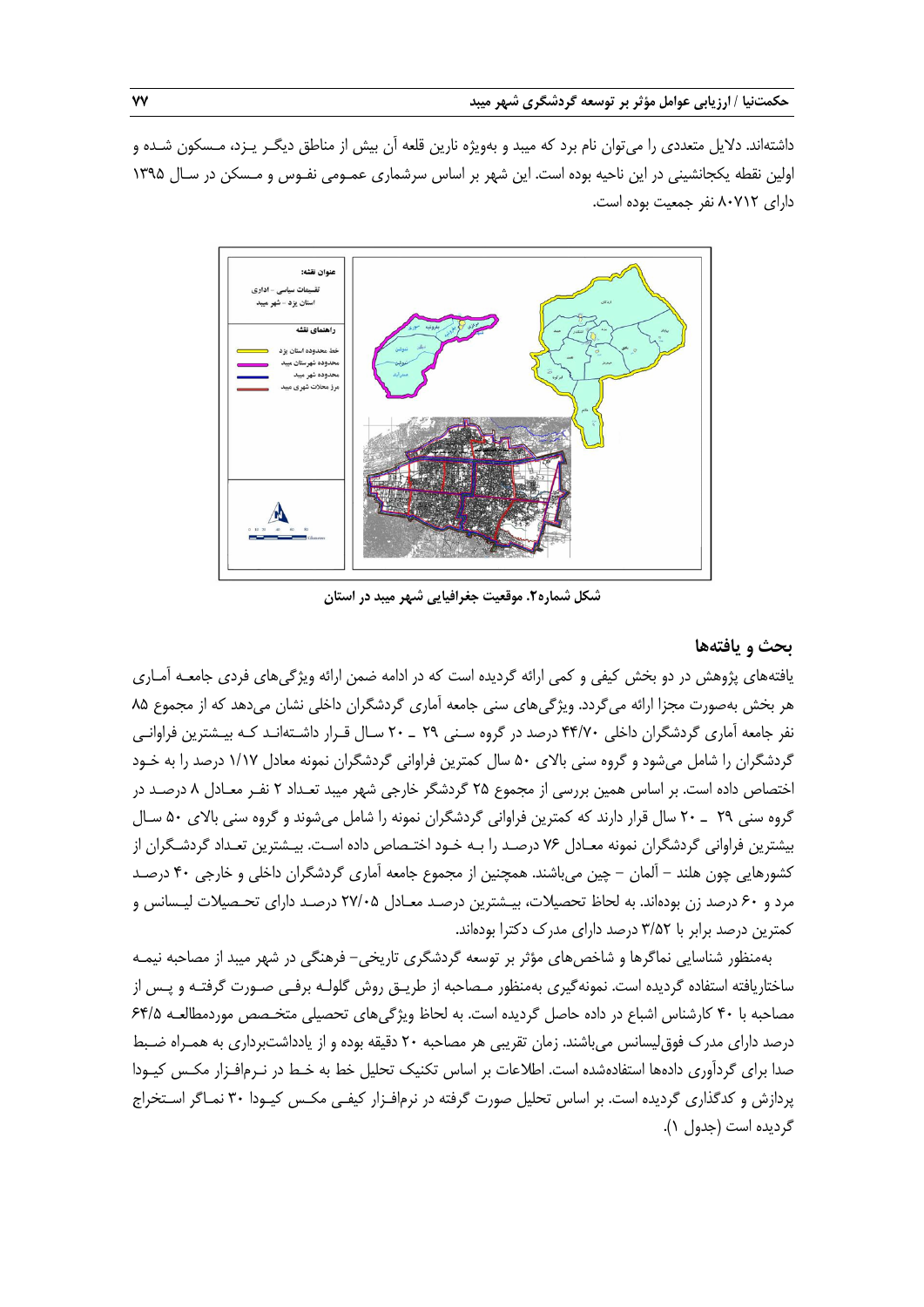| تناوب تكرار<br>درصد تکرار<br>ا<br>نماگر<br>انطباق امکانات با تقاضای گردشگران<br>۶۷/۵<br>٢٧<br>مهيا بودن امكانات رفاهي<br>VV/4<br>۳۱<br>دسترسی به أب سالم<br>۲۷/۵<br>۱۹<br>اطلاعرسانی و تبلیغات از جاذبهها در سطح<br>۴۵<br>١٨ |  |                                                        |                      |                                   |
|------------------------------------------------------------------------------------------------------------------------------------------------------------------------------------------------------------------------------|--|--------------------------------------------------------|----------------------|-----------------------------------|
|                                                                                                                                                                                                                              |  | نماگر                                                  | تناوب<br>:(<br>تكرار | درصد<br>تكرار                     |
|                                                                                                                                                                                                                              |  | بافت تاریخی و منحصربهفرد در شهر میبد                   | ۲۵                   | ۶۲/۵                              |
|                                                                                                                                                                                                                              |  | تعدد بناهای تاریخی و باارزش در منطقه                   | ٣٨                   | ۹۵                                |
|                                                                                                                                                                                                                              |  | معروفيت جهاني شهر بهعنوان شهر زيلو                     | ٣٩                   | ۹۷/۵                              |
| شهر و ملي                                                                                                                                                                                                                    |  | ميزان امنيت منطقه                                      | ٣۴                   | ٨۵                                |
| مهیا بودن زیرساختهای بانکی و ارزی در<br>٣.<br>۱۲<br>منطقه                                                                                                                                                                    |  | أدابورسوم خاص منطقه                                    | ۲۸                   | ٧٠                                |
| بالا بودن سطح أكاهي مردم محلي منطقه<br>۴۲/۵<br>١٧                                                                                                                                                                            |  | برخورد مناسب و منصف فروشندگان                          | ۲۱                   | ۵۲/۵                              |
| تأثير اقليم و أبوهوا<br>۵۰<br>٢٠                                                                                                                                                                                             |  | نزدیکی به شهر بزرگ استان یعنی شهر یزد                  | ٢٧                   | ۶۷/۵                              |
| جاذبههای طبیعی و تفرجگاههای منطقه<br>۵۷/۵<br>۲۳                                                                                                                                                                              |  | جاذبههاى كويرى منطقه                                   | ۱۵                   | $\mathsf{r}\mathsf{v}/\mathsf{a}$ |
| ٨٠<br>٣٢<br>موقعیت بین٫اهی شهر میبد                                                                                                                                                                                          |  | فراهم بودن زیرساختهای مسافرتی و گردشگری<br>منطقه       | ٢٧                   | $5Y/\Delta$                       |
| جوابگویی صریح مسئولان و مدیران شهری و<br>١٨<br>۴۵<br>گردشگری                                                                                                                                                                 |  | سرمایهگذاری در ساماندهی بافت تاریخی شهر                | $\mathcal{N}$        | ٣٠                                |
| حفظ هويت تاريخي بافت قديم (عدم تداخل<br>$\lambda$<br>٣۵<br>با بافت جديد)                                                                                                                                                     |  | راهنمایان مجرب و کارآزموده در منطقه                    | ٢٠                   | ۵۰                                |
| سابقه ۲۰۰۰ ساله شهر میبد<br>$\lambda \Upsilon/\Delta$<br>٣٣                                                                                                                                                                  |  | تنوع و كيفيت غذا در منطقه                              | ٢٣                   | $\Delta V/\Delta$                 |
| مهماننوازی و خون گرمی مردم منطقه<br>۸۲/۵<br>٣٣                                                                                                                                                                               |  | وضعيت مناسب پاركينگها                                  | ۱۱                   | $\frac{Y}{4}$                     |
| مهیا بودن امکانات و خدمات اقامتی<br>۲۲<br>۵۵                                                                                                                                                                                 |  | مناسب بودن سرويسهاى بهداشتى                            | $\mathcal{N}$        | ۳۲/۵                              |
| نظارت نظام مدیریتی بر قوانین، مقررات و<br>۴۵<br>١٨<br>خدمات                                                                                                                                                                  |  | فراهم بودن راهنماها در دسترسی به جاذبهها در<br>سطح شهر | ١٩                   | $\frac{8}{4}$                     |

**جدول شماره.1 نماگرهاي اثرگذار بر توسعه گردشگري تاريخي- فرهنگي در شهر ميبد ازنظر جامعه متخصصان** 

بهمنظور شناسايي عاملهاي اثرگذار بر توسعه گردشگري تاريخي- فرهنگي در منطقه و سنجش ميزان اثر هر عامل و يا به عبارتي تقليل 30 نماگر شناساييشده در چند عامل همراه با ميزان تأثير؛ از تحليـل عـاملي اكتـشافي بـا چـرخش واريماكس استفاده گرديده است. در اين راستا پس از استخراج نماگرها در مرحلـه قبـل، نماگرهـا در قالـب پرسـشنامهاي طراحي و توسط جامعه آماري كمي پژوهش (110 گردشگر داخلي و خارجي) مـورد ارزيـابي قرارگرفتـه اسـت. همچنـين بهمنظور تشخيص مناسب بودن دادههاي مربوط به مجموعه متغيرهاي مورد تحليل در خصوص تأثيرات نماگرها از آزمون بارتلت و شاخص KMO بهره گرفتهشده است. معنيداري آزمون بارتلت در سطح اطمينـان 99 درصـد و مقـدار مناسـب KMO حاكي از همبستگي و مناسبت متغيرهاي موردنظر براي انجام تحليل عاملي است.

**جدول شماره.2 آزمون بارتلت در سطح معناداري** 

|                           | --              |           |                   |
|---------------------------|-----------------|-----------|-------------------|
| سطح معنیداری              | مقدار بارتلت    | مقدار KMO | مجموعه مورد تحليل |
| $\cdot$ / $\cdot$ $\cdot$ | <b>TFSF/151</b> | ۰/۷۵۰     | نماگرهای اثرگذار  |

در ادامه مبحث نماگرهاي شناساييشده، شاخص بندي (بدينصورت كه متغيرهاي بارگذاري شده در هر شاخص كـه بالاي 0/5 هستند يك شاخص را تشكيل ميدهند و متغيرهايي كه امكان تجمع با اينهـا را ندارنـد شـاخص ديگـري را تشكيل ميدهند) گرديد. نتيجه حاصل از تقليل 30 نماگر 5 عامل بوده است كه به تفكيك با درصد واريـانس اثرگـذار در جدول (3) آورده شده است. بر اساس نتايج 5 عامل شناساييشده 80/853 درصـد از واريـانس كـل را تبيـين و محاسـبه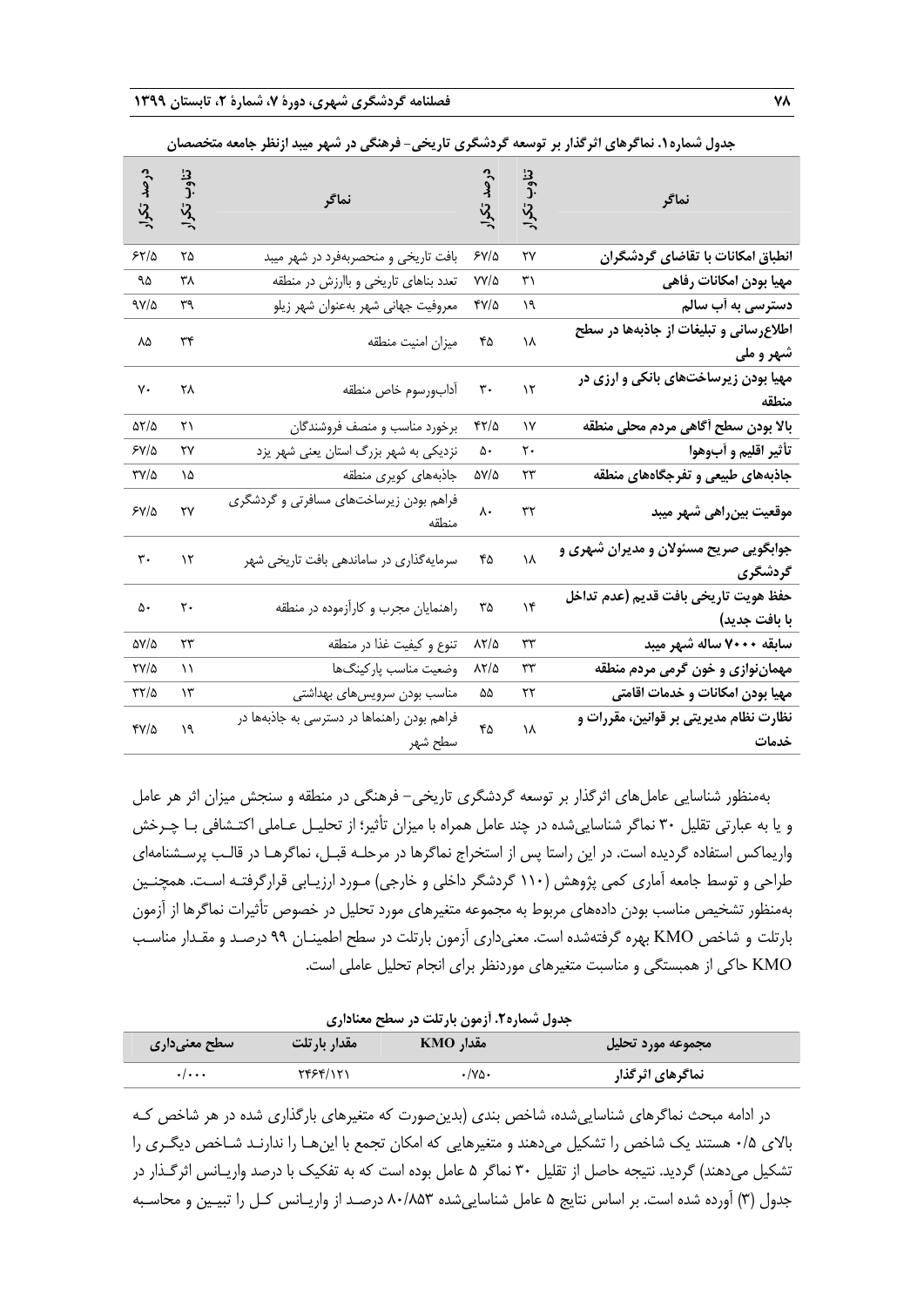ميكند. اين امر اولاً نشان از جامعيت نماگرهاي شناساييشده توسط جامعه مصاحبهشونده و در ثاني نشان از تأكيد جامعه آماري بر نماگرهاي شناساييشده بهعنـوان عوامـل مـؤثر بـر توسـعه گردشـگري تـاريخي- فرهنگـي در منطقـه ازنظـر گردشگران داخلي و خارجي دارد. برحسب نتايج عامل موقعيت نسبي- تاريخي با مقـدار ويـژه 7/652 و درصـد واريـانس 25/508 بهعنوان مهمترين عامل مؤثر بر توسعه گردشگري تاريخي- فرهنگي شهر ميبـد و عامـل طبيعـي - اقليمـي بـا مقدار ويژه 1,931 و درصد واريانس 10/435 بهعنوان كماهميتترين عامل شناسايي گرديده است.

|                                   |                                      |            | جدول شماره۳. عاملهای اثرگذار بر توسعه گردشگری تاریخی- فرهنگی شهر میبد |
|-----------------------------------|--------------------------------------|------------|-----------------------------------------------------------------------|
| واريانس                           | درصد واريانس                         | مقدار ويژه | عامل                                                                  |
| ۲۵/۵۰۸                            | $\Gamma \Delta/\Delta \cdot \Lambda$ | Y/20Y      | موقعیت نسبی– تاریخی                                                   |
| $f\gamma/\gamma$                  | ۱۵/۹۶۲                               | ۳/۲۸۹      | امكانات- خدمات و زيرساختها                                            |
| <b>AV/TEY</b>                     | ۱۴/۷۹۲                               | $\gamma$   | مدیریتی– نهادی                                                        |
| $5\lambda$                        | ۱۴/۱۵۶                               | ۲/۱۴۷      | اجتماعی- امنیتی                                                       |
| $\lambda$ -/ $\lambda$ $\delta$ ۳ | ۱۰/۴۳۵                               | ۱/۹۳۱      | طبیعی- اقلیمی                                                         |



**شكل شماره.3 عاملهاي اثرگذار بر توسعه گردشگري تاريخي- فرهنگي شهر ميبد**

**تحليل اثرگذاري عاملها** 

**عامل موقعيت نسبي و تاريخي شهر ميبد** 

مقدار ويژه اين عامل 7/652 ميباشد كه بهتنهايي قادر است 25/508 درصد واريانس از عوامل مؤثر بر توسعه گردشگري تاريخي- فرهنگي شهر ميبد را محاسبه و توضيح دهد. در اين عامل 4 نماگر بارگذاري شده است كه از ميان اين نماگرها، تعدد بناهاي تاريخي و باارزش در منطقه با بار عاملي 0/955 بيشترين تأثير را بر توسعه گردشگري تاريخي- فرهنگـي در شهر ميبد داشته است. سابقه ٧٠٠٠ ساله شهر ميبد با بار عاملي ٠/٩۴۵ نزديكي به شهر جمعيتي يزد با بار عاملي ٨٨٩ و موقعيت بينراهي شهر ميبد با بار عاملي 0/801 به ترتيب از ساير نماگرهاي اثرگذار اين عامـل بـر توسـعه گردشـگري تاريخي- فرهنگي شهر ميبد بودهاند (جدول 4).

| بار عاملی                | نماگر                              |
|--------------------------|------------------------------------|
| $\cdot/\lambda\cdot$     | موقعیت بین,راهی شهر میبد           |
| ۱۹۴۵.                    | سابقه ۷۰۰۰ ساله شهر میبد           |
| .1900                    | تعدد آثار تاریخی و باارزش در منطقه |
| $\cdot/\lambda\lambda$ ۴ | نزدیکی به شهر جمعیتی یزد           |
| $\cdot$ /911             | بافت تاريخي و منحصربهفرد           |
|                          |                                    |

### **جدول شماره.4 نماگرهاي بارگذاري شده در عامل موقعيت نسبي و تاريخي**

**عامل اجتماعي و امنيتي** 

در اين عامل 5 نماگر بارگذاري گرديده و جمعاً 14/156 درصد واريانس از مجموعه كل عوامل مؤثر بر توسعه گردشگري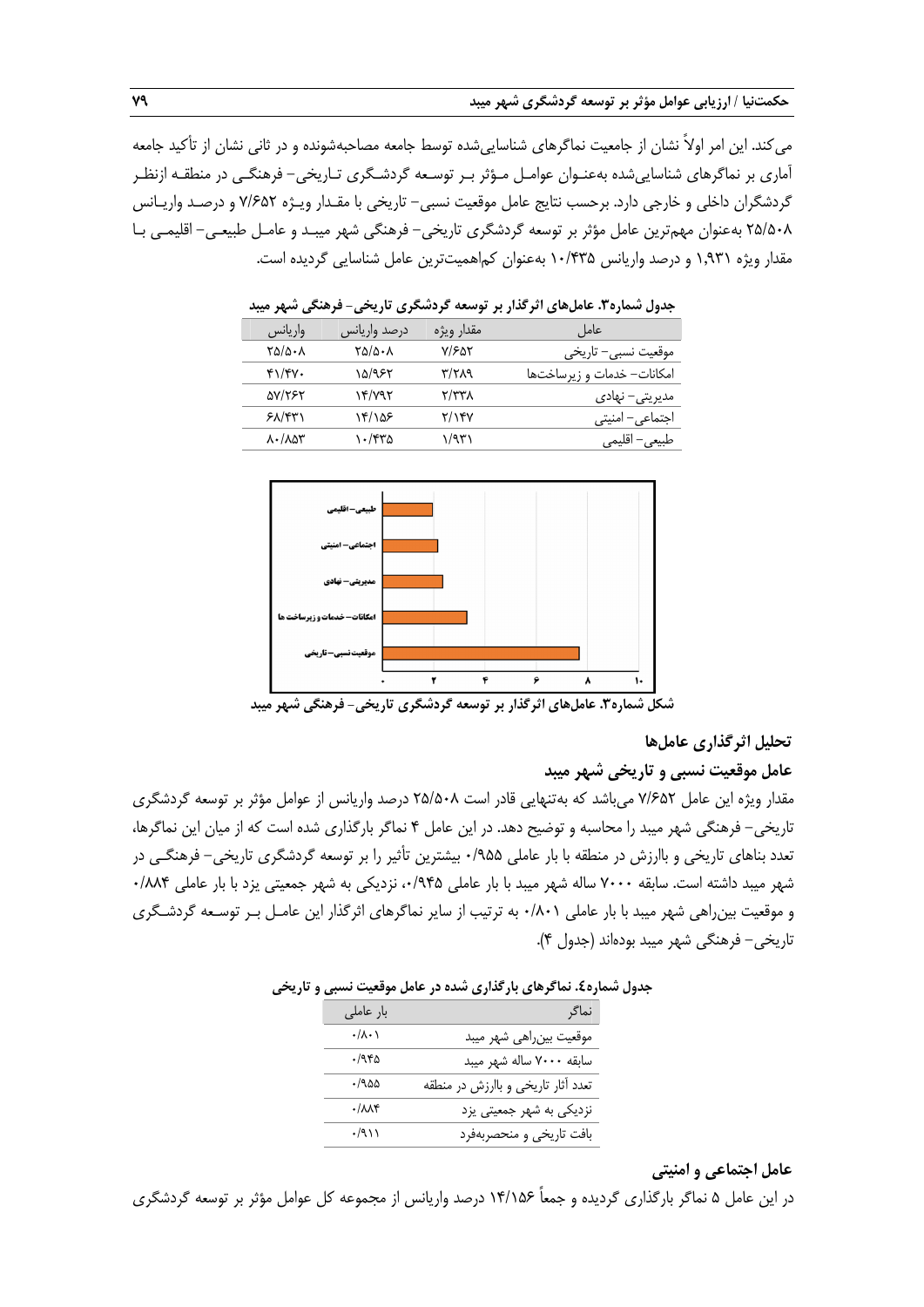تاريخي- فرهنگي در منطقه را با مقدار ويژه 2/147 محاسبه و توضيح ميدهد. از مهمترين نماگرهاي بارگذاري شـده در اين عامل به ترتيب ميتوان به بالا بودن ميزان امنيت منطقه با بار عـاملي ،0/683 مهمـاننـوازي و خـون گرمـي مـردم منطقه با بار عاملي ،0/660 آدابورسوم خاص منطقه با بار عاملي ،0/648 برخورد مناسـب و منـصف فروشـندگان بـا بـار عاملي 0/549 <sup>و</sup> بالا بودن سطح آگاهي مردم محلي منطقه با بار عاملي 0/517 اشاره كرد (جدول 5).

| بار عاملی    | نماگر                               |
|--------------|-------------------------------------|
| $\cdot$ /۵۱۷ | بالا بودن سطح أكاهى مردم محلى منطقه |
| ۰۱۶۶۰        | مهمان نوازی و خون گرمی مردم منطقه   |
| .75          | بالا بودن ميزان امنيت منطقه         |
| ۰/۶۴۸        | أدابورسوم خاص منطقه                 |
| $\cdot$ /921 | برخورد مناسب و منصف فروشندگان       |

### **عامل امكانات- خدمات و زيرساختها**

در اين عامل 9 نماگر بارگذاري گرديده و جمعاً 15/962 درصد واريانس از مجموعه كل عوامل مؤثر بر توسعه گردشگري تاريخي- فرهنگي در منطقه را با مقدار ويژه 3/289 محاسبه و توضيح ميدهد. از مهمترين نماگرهاي بارگذاري شـده در اين عامل به ترتيب ميتوان به انطباق امكانات با تقاضاي گردشگران با بار عاملي ،0/949 فراهم بـودن زيرسـاختهـاي مسافرتي و گردشگري منطقه (آژانس ها و تورهاي گردشگري) با بار عاملي ،٧۵۸، مهيا بودن امكانات رفاهي– تفريحـي با بار عاملي ،0/727 تنوع و كيفيت غذا در منطقه با بار عاملي 0/604 و مهيا بودن زيرساختهاي بانكي و ارزي در منطقه با بار عاملي 0/583 اشاره كرد (جدول 6).

|                                 | ל ניבי<br>-د حس م<br>جغون شمکرد: . شخیر سای باز مداری                    |
|---------------------------------|--------------------------------------------------------------------------|
| بار عاملی                       | نماگر                                                                    |
| .7999                           | انطباق امكانات با تقاضاى گردشگران                                        |
| $\cdot$ / $\forall$ ۲۷          | مهيا بودن امكانات رفاهي- تفريحي                                          |
| $\cdot/\Delta \cdot$            | دسترسی به آب سالم آشامیدنی                                               |
| $-101$                          | مهیا بودن زیرساختهای بانکی و ارزی در منطقه                               |
| $\cdot$ / YAA                   | فراهم بودن زیرساختهای مسافرتی و گردشگری منطقه (آژانسها و تورهای گردشگری) |
| .75.8                           | تنوع و كيفيت غذا در منطقه                                                |
| $\cdot/\Delta \cdot \mathbf{y}$ | وضعيت مناسب پاركينگها                                                    |
| $\cdot/\Delta$ 15               | مهيا بودن امكانات و خدمات اقامتى                                         |
| $\cdot/\Delta$                  | مناسب بودن سرويس هاى بهداشتى                                             |

**جدول شماره.6 متغيرهاي بارگذاري شده در عامل امكانات- خدمات و زيرساختها** 

#### **عامل طبيعي- اقليمي**

در اين عامل 3 نماگر بارگذاري گرديده و جمعاً 10/435 درصد واريانس از مجموعه كل عوامل مؤثر بر توسعه گردشگري تاريخي- فرهنگي در منطقه را با مقدار ويژه 1/931 محاسبه و توضيح ميدهد. از مهمترين نماگرهاي بارگذاري شـده در اين عامل به ترتيب ميتوان به جاذبههاي كويري منطقه با بار عاملي ،0/614 جاذبههاي طبيعي و تفرجگاههاي منطقه بـا بار عاملي 0/583 و تأثير اقليم و آبوهوا با بار عاملي 0/509 اشاره كرد (جدول 7).

|              | جنون تشدر ۱۰ ستیر سی بار شاری شیعه در حاش خبیبی مسینی |
|--------------|-------------------------------------------------------|
| بار عاملے ا  | نماگ                                                  |
| .40.9        | تأثير اقليم و آبوهوا                                  |
| $\cdot$ /۵۸۳ | جاذبههای طبیعی و تفرجگاههای منطقه                     |
| .7518        | جاذبههای کویری منطقه                                  |

# **جدول شماره.7 متغيرهاي بارگذاري شده در عامل طبيعي- اقليمي**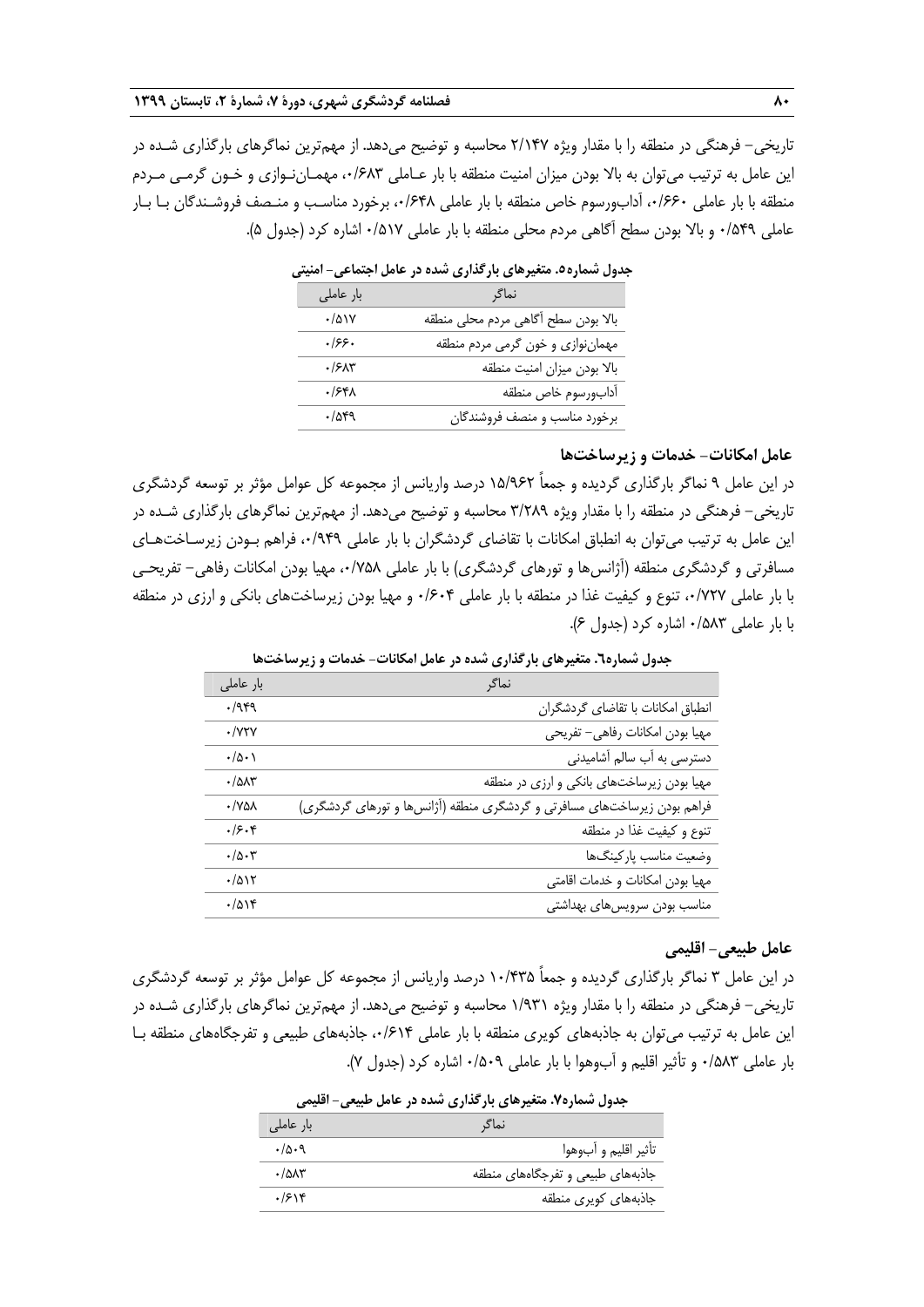**عامل مديريتي- نهادي** 

در اين عامل 8 نماگر بارگذاري گرديده و جمعاً 14/792 درصد واريانس از مجموعه كل عوامل مؤثر بر توسعه گردشگري تاريخي- فرهنگي در منطقه را با مقدار ويژه 2/338 محاسبه و توضيح ميدهد. از مهمترين نماگرهاي بارگذاري شـده در اين عامل به ترتيب ميتوان به معروفيت جهاني شهر بهعنوان شهر زيلو با بار عاملي ،0/843 حفظ هويت تـاريخي بافـت قديم (عدم تداخل با بافت جديد) با بار عاملي ،0/731 اطلاعرساني و تبليغات از جاذبهها در سـطح شـهر و كـشور بـا بـار عاملي ،0/711 راهنمايان مجرب و كارآزموده در منطقه با بار عاملي ،0/689 فراهم بودن راهنماها در دسترسي به جاذبهها در سطح شهر با بار عاملي ۰/۵۸۳ نظارت نظام مديريتي بر قوانين، مقررات و خدمات با بـار عـاملي ۰/۵۴۹ و جوابگـويي صريح مسئولان و مديران شهري و گردشگري با بار عاملي 0/502 اشاره كرد (جدول 8).

| <b>U-V</b>                       | -ر - س- - - - - -<br>היים הישינט                    |
|----------------------------------|-----------------------------------------------------|
| بار عاملی                        | نماگر                                               |
| $\cdot$ /Y \ \                   | اطلاعرسانی و تبلیغات از جاذبهها در سطح شهر و کشور   |
| $\cdot/\Delta \cdot \Upsilon$    | جوابگویی صریح مسئولان و مدیران شهری و گردشگری       |
| $\cdot$ / $\vee\uparrow\uparrow$ | حفظ هويت تاريخي بافت قديم (عدم تداخل با بافت جديد)  |
| $\cdot$ /049                     | نظارت نظام مدیریتی بر قوانین، مقررات و خدمات        |
| $\cdot/\Lambda$ ۴۳               | معروفيت جهاني شهر بهعنوان شهر زيلو                  |
| .1519                            | راهنمایان مجرب و کارآزموده در منطقه                 |
| $\cdot/\Delta$                   | سرمایهگذاری در ساماندهی بافت تاریخی شهر             |
| $\cdot/\Delta\Lambda\Upsilon$    | فراهم بودن راهنماها در دسترسی به جاذبهها در سطح شهر |

**جدول شماره.8 متغيرهاي بارگذاري شده در عامل مديريتي- نهادي** 

**تحليل تائيدي معناداري اثرگذاري عاملها بر توسعه گردشگري تاريخي- فرهنگي** 

پس از استخراج عاملهاي اثرگذار بر توسعه گردشگري تاريخي- فرهنگي بر اساس تلفيق نظر جامعه مـصاحبهشـونده و جامعه گردشگران، بهمنظور سنجش تائيدي معناداري اثرگذاري عاملها از آزمون T تك نمونهاي اسـتفاده گرديـد. نتـايج اين آزمون در سطح 95 درصد اعتماد و با احتساب دامنه طيفي ليكرت و مطلوبيت عددي 3 مورد آزمون از همـين طيـف نشان از تائيد معناداري اثرگذاري عاملها بر توسعه گردشگري تاريخي- فرهنگي در منطقـه موردمطالعـه دارد. برحـسب نتايج آزمون در سطح 0/05 درصد؛ آماره، حد بالا و پايين 5 عامل استخراجشده بهصورت مثبت ارزيابي گرديده شده است كه اين امر بر اساس مفروضات آزمون فوق نشان از تائيد موضوع موردبررسي و در اين مطلـب نـشان از تائيـد معنـاداري اثرگذاري عاملها دارد. برحسب نتايج موقعيت نسبي-تاريخي شهر ميبد با آماره 9/830 مؤثرترين عامل و عامل طبيعـي- اقليمي با آماره 2/096 كم اثرترين عامل مؤثر بر توسعه گردشگري تاريخي- فرهنگي در منطقه موردمطالعه بـوده اسـت. نتايج بهدستآمده از اين آزمون با درصد واريانسهاي تبيين شده براي هر عامل همخواني داشته و اين موضوع نـشان از صحت و تائيد يافتههاي تحقيق دارد (9).

| جدول شماره۹. تائید معناداری اثرگذاری عاملها بر توسعه گردشگری تاریخی- فرهنگی در شهر میبد |
|-----------------------------------------------------------------------------------------|
|-----------------------------------------------------------------------------------------|

| مطلوبیت عددی (۳)                |                                                   |                                      |                         |       |                          |                            |
|---------------------------------|---------------------------------------------------|--------------------------------------|-------------------------|-------|--------------------------|----------------------------|
|                                 | فاصله اطمينان ٩۵٪                                 | سطح                                  | سطح                     | درجه  |                          | عامل ها                    |
| حد نالا                         | حد پایین                                          | ميانگين                              | معناداري                | آزادى | أماره أزمون              |                            |
| $\sqrt{\cdot V \cdot V}$        | $\cdot$ /Y\\\                                     | .79.91                               | $\cdot/\cdot\cdot$      | ۱۰۹   | 9/N                      | موقعیت نسبی– تاریخی        |
| .1915A                          | $\cdot$ /aaa9                                     | $\cdot$ / $\vee \vee \vee \vee \vee$ | $\cdot/\cdot\cdot\cdot$ | ۱۰۹   | $\lambda/\cdot\lambda$ 9 | امکانات- خدمات و زیرساختها |
| $\cdot/\lambda\lambda\cdot\tau$ | $\cdot/\Delta \cdot \Delta$                       | .159.91                              | $\cdot/\cdot\cdot$      | ۱۰۹   | $V/YY$ .                 | مدیریتی– نهادی             |
| ./vaqq                          | $\cdot$ / $\cdot$ $\cdot$ $\cdot$ $\vee$ $\wedge$ | $1/2$ $\lambda$ $\lambda$            | $\cdot/\cdot\cdot$      | ۱۰۹   | 5/8VV                    | اجتماعی- امنیتی            |
| $\cdot$ /٣١٨٣                   | . / A9                                            | .1555                                | $. / . \tau \lambda$    | ۱۰۹   | $Y/\cdot95$              | طبیعی- اقلیمی              |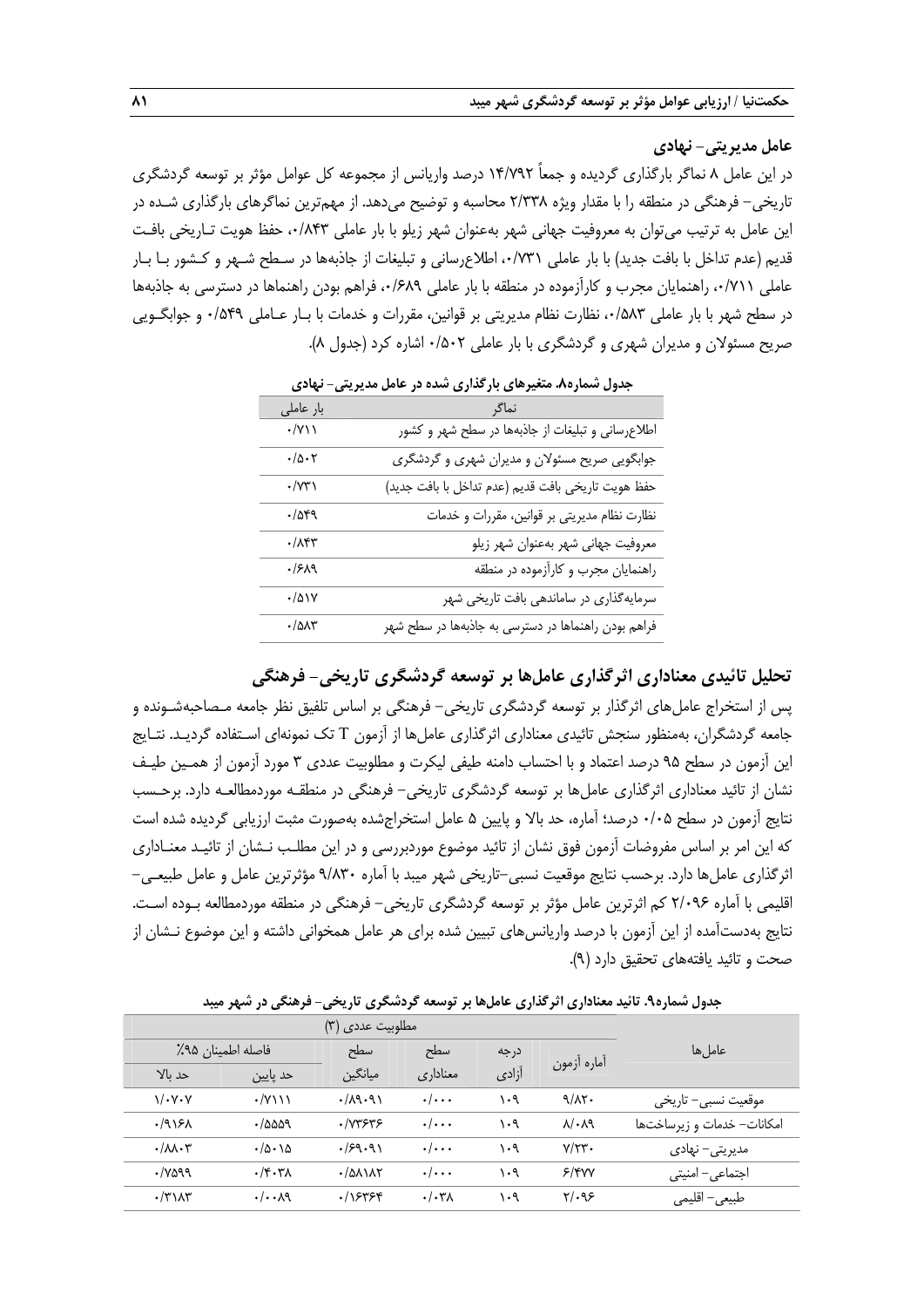# **نتيجهگيري**

شهر تاريخي و كهن ميبد با توجه به آثار تاريخي و فرهنگي و مذهبي و ويژگيهاي زيستمحيطي موجود سالانه جمعيت زيادي از گردشگران داخلي و خارجي را به سمت خود جذب ميكند و در زمينه جذب گردشگر تـاريخي ـ فرهنگـي داراي اهميت و توان بالقوه بالا و همواره موردتوجه بوده است . با توجه به شرايط و امكانات موجود و اهميت آن در جذب هر چه بيشتر گردشگران داخلي و خارجي اين پژوهش باهدف كلـي شناسـايي و ارزيـابي عوامـل مـؤثر بـر توسـعه گردشـگري تاريخي- فرهنگي شهر ميبد گردآوري گرديد. نتايج پژوهش در دو بخش كيفي و كمي ارائـه گرديـد و نـشان داد كـه در منطقه موردمطالعه بر اساس نظر مطلعان و جامعه گردشگران موقعيت بينراهي شهر ميبد، سابقه 7000 ساله شهر ميبـد، تعدد آثار تاريخي و باارزش در منطقه، نزديكي به شهر جمعيتي يزد و بافت تاريخي و منحصربهفرد در قالب عامل موقعيت نسبي و تاريخي بيش از عامل امكانات- خدمات و زيرساختها، مديريتي- نهادي، اجتماعي- امنيتي و طبيعـي- اقليمـي مؤثر بر توسعه گردشگري تاريخي- فرهنگي شهر ميبد بوده است. برحسب مصاحبههاي صورت گرفته با جامعـه آمـاري، اكثر گردشگران تاريخي بودن و قدمت ديرينه شهر ميبد و همچنين نزديكي شهر ميبد بـه قطـب جمعيتـي و گردشـگري شهر يزد را عامل اساسي در جذب گردشگر شهر دانسته و اذعان نمودهاند نزديكي شهر ميبد به قطب جمعيتي شـهر يـزد باعث شده است كه دسترسي به اين شهر از طريق تورهاي مسافرتي و گردشگري بسيار راحت و آسان گـردد . همچنـين فاصله كم اين شهر با شهر يزد ضعف بسياري از زيرساخت ها همچون زيرسـاخت اقـامتي و پـذيرايي ايـن شـهر را رفـع مينمايد. چراكه با پيمودن فاصله اندكي ميتوان از مراكز اقامتي و پذيرايي شهر يزد استفاده كرد . در رتبه دوم اثرگـذاري گردشگران عامل امكانات- خدمات و زيرساختها را قرار دادهاند. اين موضوع اولاً نشان از رضايت نـسبي گردشـگران از امكانات و زيرساختهاي شهري ميبد و در ثاني نشان از اهميـت ايـن عامـل در برنامـه ريـزيهـاي توسـعه گردشـگري تاريخي- فرهنگي در شهر ميبد دارد. عامل مديريتي- نهادي در اين پژوهش برخلاف بـسياري از پـژوهش هـا همچـون پژوهش آقاسي زاده (1388) و ابراهيمي دهكردي (1390) كه مهمترين عامل در توسعه گردشگري بهحساب آمده اسـت؛ در رتبه سوم اثرگذاري و پس از عامل موقعيت نسبي - تاريخي شهر ميبد و امكانات- خدمات و زيرساختها قـرار داشـته است. اين موضوع اولاً نشان ميدهد كه ازنظر جامعه گردشگران وجود قدمت و آثار متعدد تاريخي، فاصله اندك بـا شـهر يزد و وجود زيرساختها، امكانات و خدمات نسبتاً مطلوب در شهر ميبد مهم تر از جوابگويي صـريح مـسئولان و مـديران شهري و گردشگري به گردشگران، نظارت نظام مديريتي بر قوانين، مقررات و خدمات، سرمايهگذاري در ساماندهي بافت تاريخي شهر و فراهم بودن راهنماها در دسترسي به جاذبهها در سطح شهر (تابلوهـاي راهنمـا) بـوده اسـت. ثانيـاً نـشان ميدهد عامل مديريتي- نهادي نسبت به عامل اجتماعي- امنيتي و طبيعي- اقليمي كه به ترتيب در رتبههـاي چهـارم و پنجم اثرگذاري قرار داشتهاند، مؤثرتر بر توسعه گردشگري تاريخي- فرهنگي در منطقـه ازنظـر گردشـگران بـوده اسـت . ازنظر جامعه آماري وجود نظام مديريتي و نهادي مناسب در سطح شهر ضمن تقويت زيرسـاخت هـا، امكانـات و خـدمات منجر به حفظ آثار تاريخي- فرهنگي منطقه ميگردد كـه در دو عامـل اول بارگـذاري گرديـده اسـت. لـذا از نماگرهـايي همچون بالا بودن سطح آگاهي مردم محلي منطقه، مهماننوازي و خون گرمي مردم منطقـه، بـالا بـودن ميـزان امنيـت منطقه، آدابورسوم خاص منطقه، برخورد مناسب و منصف فروشندگان كه در قالب عامـل اجتمـاعي- امنيتـي بارگـذاري گرديدهاند و همچنين آبوهوا و اقليم مناسب، وجود جاذبههاي كويري و طبيعي در منطقه كه در عامل طبيعـي - اقليمـي بارگذاري گرديدهاند؛ مؤثرتر در توسعه گردشگري تاريخي- فرهنگي ميباشد. ازنظر جامعه آماري عامل طبيعـي- اقليمـي آخرين عامل مؤثر بر توسعه گردشگري تاريخي- فرهنگي در منطقه بوده است. برحسب مصاحبههاي صـورت گرفتـه بـا جامعه گردشگران ميتوان گفت علت ارزيابي اين عامل در رتبه نهايي خاص نبودن جاذبههاي طبيعي و كويري شهر ميبد نسبت به ساير رقبا در كشور بوده است. جامعه گردشگران اشارهكردهاند كه جاذبههاي كويري و طبيعي اين منطقه نسبت به بسياري از مناطق ديگر همچون جاذبههاي طبيعي و كويري طبس، قشم، سپيدان فارس، ورزنه اصفهان، دشـت لـوت، كالپوش در شهرستان شاهرود، روستاي مصر و غيره ناچيز بوده و معروفيت شهر ميبد ازنظر تاريخي مي باشد كه منجر بـه جذب گردشگر ميگردد. بنابراين برحسب نتايج هرچند شهر ميبد ازنظر جغرافيـايي در يـك منطقـه گـرم و خـشك و بـا محدوديتهايي نظير گرمي و خشكي هوا، كمبود آب، وزش طوفانهاي گردوخاك و غيره مواجه است، اما برنامهريـزي و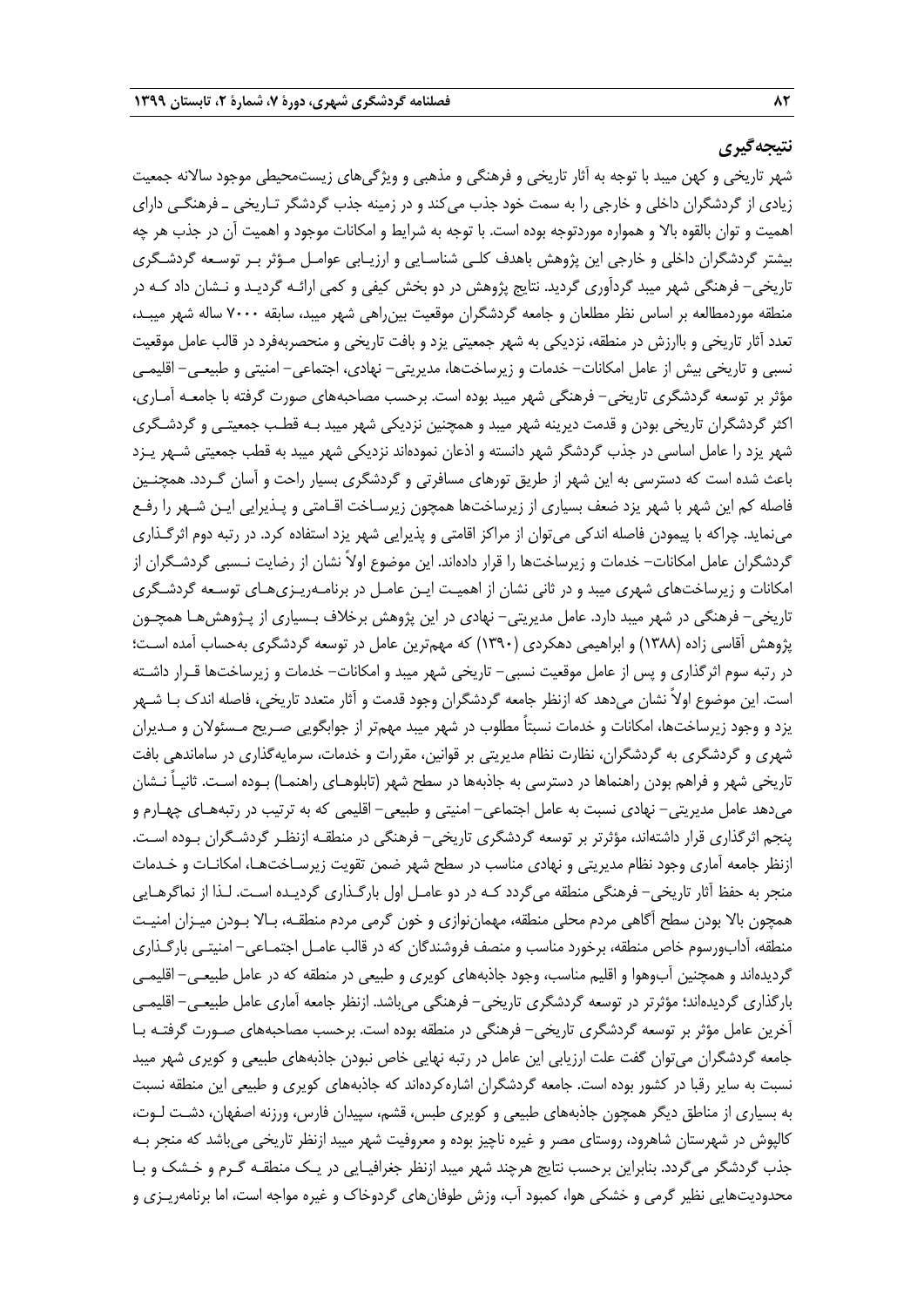سرمايهگذاري در حفظ، مرمت و بازسازي آثار تاريخي شهر در كنار بهبود زيرساخت ها، امكانات و خدمات شهري در سايه يك نظام مديريتي و نهادي قوي ميتواند منجر بـه توسـعه صـنعت گردشـگري علـيالخـصوص گردشـگري تـاريخي- فرهنگي شهر ميبد گردد. بنابراين پيشنهاد ميگردد برنامه ريزان و مديران شهر ميبد به اين مسئله توجه نماينـد و ضـمن ايجاد نظام مديريتي كارآمد، مسئول و تصميم گير، از طريق جذب سرمايه دولتي و تشويق سـرمايه گـذاران خـصوصي در راستاي حفظ آثار تاريخي و فرهنگي منطقه و همچنين توسعه زيرساختها، خدمات و امكانات كوشا باشند.

# **تشكر و قدرداني**

بنا به اظهار نويسنده مسئول، اين مقاله حامي مالي نداشته است.

# **منابع**

- 1) ابراهيمزاده، عيسي و عبداالله آقاسي زاده (1388) تحليل عوامل مؤثر بر گسترش گردشگري در ناحيه سـواحل چابهـار بـا مـدل راهبردي SWOT، مجله مطالعات و پژوهشهاي شهري و منطقهاي، دوره ،1 شماره ،1 صص. .107-128
- 2) ابراهيمي دهكردي، امين (1390) نقش عوامل فرهنگي، مذهبي و اكو توريستي در توسعه گردشگري ابركوه، فـصلنامه فـضاي گردشگري، دوره ۳، شماره ۹، صص. ۱۶-۱.
- 3) احمدي، منيژه (1397) تحليل عوامل مؤثر بر توسعه گردشگري فرهنگي و اثرات آن در پايدار اقتصاد نواحي روستايي در اسـتان زنجان، فصلنامه برنامهريزي منطقهاي، دوره ٨، شماره ٢٩، صص. ٩٢-٧٩.
- 4) اميدوار، كمال؛ شيخالاسلامي، عليرضا؛ بيرانوند زاده، مـريم؛ عليـزاده، يحيـي؛ رسـتم كـوراني، ابـراهيم (1389) تـأثير وضـعيت گردشگري بر فعاليتهاي نو سازي و بهسازي بافت تاريخي، فصلنامه جغرافيا و برنامهريزي شـهري چـشمانـداز زاگـرس، دوره دوم، شماره ۵، صص. ۴۳-۲۴.
- 5) اميني، عباس و زيدي، زهرا (1394) تأثيرات فرهنگي گردشگري در مناطق روستايي از ديـد جامعـه محلـي (مطالعـه مـوردي: روستاي ابيانه)، فصلنامه تحقيقات جغرافيايي، دوره ٣٠، شماره ٢، صص ٣٢-١٣
- 6) بشارت، احسان (1392) امكان سنجش توسعه گردشگري در بافتهاي تاريخي مطالعه موردي محله فهـادان يـزد، پايـاننامـه كارشناسي ارشد، دانشگاه آزاد اسلامي واحد تهران مركزي.
- 7) پوراحمد، احمد و تجلي، محمدحسين (1379) نقش توانهاي توريستي در توسعه اقتصادي شهر كرمان، مجله دانشكده ادبيات و علوم انسانی دانشگاه تهران، دوره ۱۵۵، شماره صفر، صص. ۳۲-۱۷.
- 8) پوراحمد، احمد؛ حسيني، علي؛ خروجي، حسن؛ عليزاده، محمد (1392) اولويتسنجي راهبردهاي توسعه گردشگري فرهنگـي در منطقه الموت قزوين، پژوهش هاي جغرافياي انساني، دوره ۴۵، شماره ۳، صص.١٧-١.
- 9) تقوايي، مسعود و صفرآبادي، اعظم (1391) توسعه گردشگري فرهنگـي بـا تأكيـد بـر جاذبـه هـاي تـاريخي (مطالعـه مـوردي: جاذبههاي تاريخي شهر اصفهان)، برنامهريزي رفاه و توسعه اجتماعي، دوره ۳، شماره ۱۲، صص. ٧٨–٥٩
- 10) تيموري، راضيه؛ كرمي، فريبا؛ تيموري، زيني؛ صفدري، امين (1393) عوامل مؤثر بر گردشـگري مكـانهـاي تـاريخي شـهري نمونه موردي: بازار تاريخي كلانشهر تبريز، نشريه گردشگري شهري، دوره ۱، شماره ۱، صص. ٧٨-۶۳.
- 11) خادمي، سميه؛ قلعهنويي، محمود؛ مسعودي، محمد (1392) ارزيابي پايداري كاربري زمينهاي شهري با تأكيد بر حفاظت از آثار تاريخي (نمونه موردي: شهر شوش)، فصلنامه آمايش محيط، دوره ٧، شماره ٢٧، صص.٣۶-٢١.
- 12) زياري، كرامت اله؛ امانپور، سعيد؛ اميري، محمدرضا (1392) بررسي عوامل مؤثر در توسعه صنعت گردشگري شهري با تأكيد بر عوامل مؤثر بر رضايتمندي گردشگران در شهر نورآباد ممسني، فصلنامه سرزمين، دوره ۱۰، شماره ۰، صص. ۳۲-۱۵.
- 13) صداقتي، پريسا (1389) بررسي عوامل مؤثر بر توسعه گردشگري ورزشي در استان آذربايجان شرقي، پايان نامه كارشناسي ارشد، موسسه آموزش عالي غيرانتفاعي و غيردولتي شمال، آمل.
- 14) صمديان، ابوالفضل؛ حسيني، سيدحسن؛ رئوف آوا، نگينه (1388) نقش آموزش بر توسعه زيرساختها در صنعت توريسم ايـران، فصلنامه جغرافياي انساني، دوره ١، شماره ۴، صص. ١١٨-١٠٥.
- 15) صيدايي، سيد اسكندر و حسيني، سيده سبيه (1393) تعيين اولويت پهنههاي مستعد توريسم تاريخ فرهنگي استان اصفهان با استفاده از سيستم اطلاعات جغرافيايي، مديريت شهري، دوره ١، شماره ٣، صص. ٣٢-٢۵.